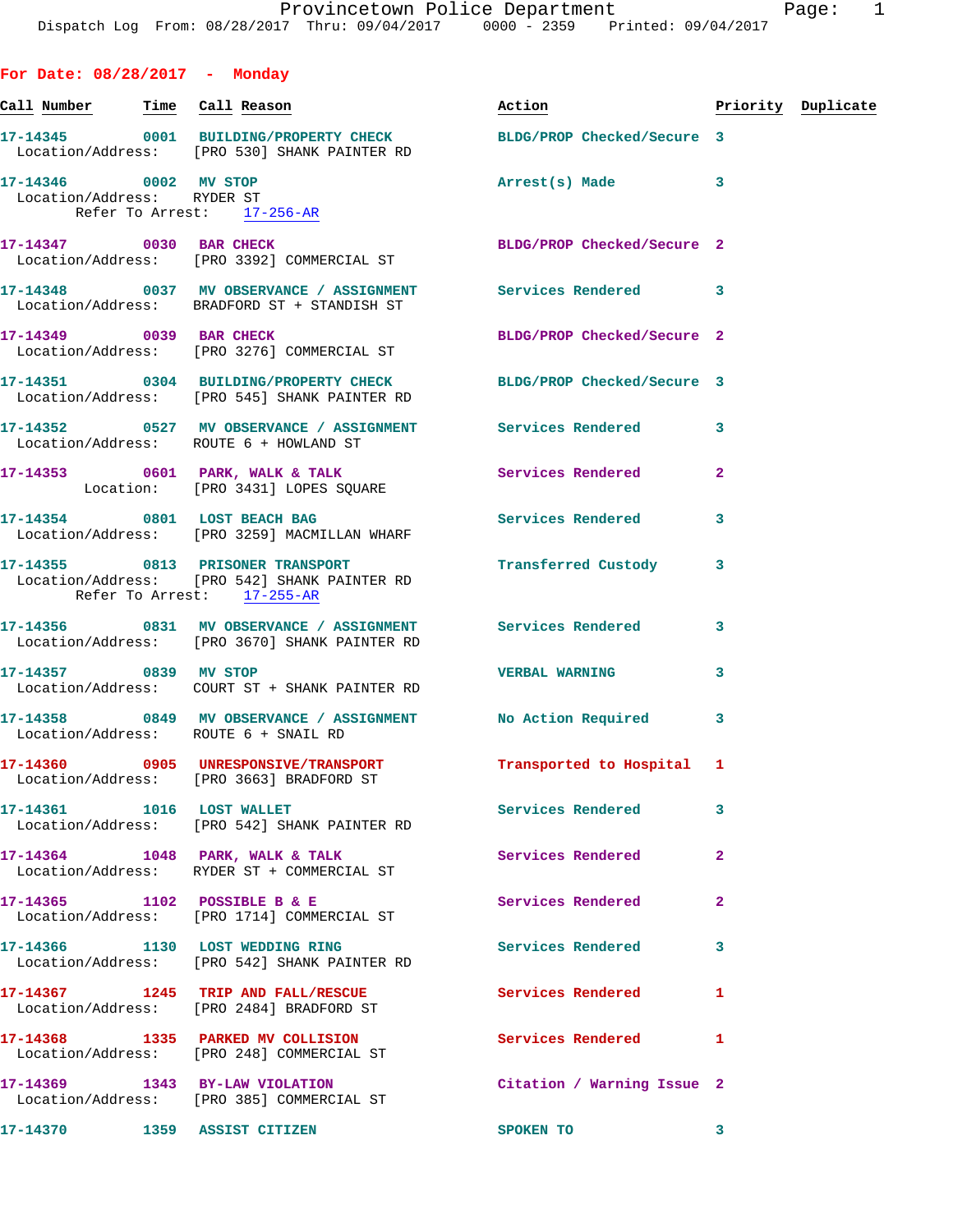|                                                                   | Provincetown Police Department<br>Dispatch Log From: 08/28/2017 Thru: 09/04/2017 0000 - 2359 Printed: 09/04/2017 |                            |                |
|-------------------------------------------------------------------|------------------------------------------------------------------------------------------------------------------|----------------------------|----------------|
|                                                                   | Location/Address: [PRO 542] SHANK PAINTER RD                                                                     |                            |                |
|                                                                   | 17-14371 1415 NAUSEA/RESCUE<br>Location/Address: [PRO 2618] COMMERCIAL ST                                        | <b>Services Rendered</b>   | 1              |
| 17-14372 1416 SERVE SUMMONS<br>Refer To Summons: 17-22-AR         | Location/Address: [PRO 2737] COMMERCIAL ST                                                                       | Could Not Locate           | 3              |
| 17-14373 1542 ANIMAL CALL                                         | Location/Address: [PRO 3066] COMMERCIAL ST                                                                       | No Action Required         | 2              |
|                                                                   | 17-14377 1608 PARK, WALK & TALK<br>Location/Address: [PRO 105] COMMERCIAL ST                                     | No Action Required         | $\mathbf{2}$   |
|                                                                   | 17-14379 1702 BUILDING/PROPERTY CHECK BLDG/PROP Checked/Secure 3<br>Location/Address: [PRO 1714] COMMERCIAL ST   |                            |                |
|                                                                   | 17-14381 1834 BUILDING/PROPERTY CHECK BLDG/PROP Checked/Secure 3<br>Location/Address: [PRO 4026] STABLE PATH     |                            |                |
|                                                                   | 17-14382 1839 BUILDING/PROPERTY CHECK BLDG/PROP Checked/Secure 3<br>Location/Address: [PRO 519] RACE POINT RD    |                            |                |
|                                                                   | 17-14383 1844 MV COMPLAINT<br>Location/Address: [PRO 2500] COMMERCIAL ST                                         | SPOKEN TO                  | $\mathbf{2}$   |
| 17-14384 1910 ANIMAL CALL<br>Location/Address: [TRU] SHORE RD     |                                                                                                                  | Services Rendered          | 2              |
| 17-14386 1957 MV STOP<br>Location/Address: ROUTE 6                |                                                                                                                  | <b>VERBAL WARNING</b>      | 3              |
|                                                                   | 17-14388 1959 DISTURBANCE / FIGHT / ARGUMENT Services Rendered<br>Location/Address: [PRO 1191] HOLWAY AVE        |                            | 1              |
| 17-14389 2005 MV DISABLED                                         | Location/Address: [PRO 2520] PRINCE ST                                                                           | <b>Services Rendered</b>   | $\overline{2}$ |
|                                                                   | 17-14392 2319 BUILDING/PROPERTY CHECK<br>Location/Address: [PRO 4080] RYDER ST EXT                               | BLDG/PROP Checked/Secure 3 |                |
|                                                                   | 17-14393 2358 BUILDING/PROPERTY CHECK BLDG/PROP Checked/Secure 3<br>Location/Address: [PRO 530] SHANK PAINTER RD |                            |                |
| For Date: $08/29/2017 - Tuesday$                                  |                                                                                                                  |                            |                |
|                                                                   | 17-14394 0004 MV OBSERVANCE / ASSIGNMENT Services Rendered<br>Location/Address: [PRO 530] SHANK PAINTER RD       |                            | 3              |
| 17-14395 0037 BY-LAW VIOLATION<br>Location/Address: COMMERCIAL ST |                                                                                                                  | Citation / Warning Issue 2 |                |
| Location/Address: COMMERCIAL ST                                   | 17-14396 0049 BUILDING/PROPERTY CHECK BLDG/PROP Checked/Secure 3                                                 |                            |                |
|                                                                   | 17-14398 0059 MV OBSERVANCE / ASSIGNMENT<br>Location/Address: [PRO 2577] BRADFORD ST                             | <b>No Action Required</b>  | 3              |
|                                                                   | 17-14399 0130 BUILDING/PROPERTY CHECK<br>Location/Address: [PRO 440] HARRY KEMP WAY                              | BLDG/PROP Checked/Secure 3 |                |
|                                                                   | 17-14400 0139 BUILDING/PROPERTY CHECK<br>Location/Address: [PRO 488] MAYFLOWER ST                                | BLDG/PROP Checked/Secure 3 |                |
| 17-14401 0140 MV STOP                                             | Location/Address: [PRO 165] COMMERCIAL ST<br>Refer To Arrest: 17-257-AR                                          | Arrest(s) Made             | 3              |
|                                                                   | 17-14402 0438 BUILDING/PROPERTY CHECK                                                                            | BLDG/PROP Checked/Secure 3 |                |

Page: 2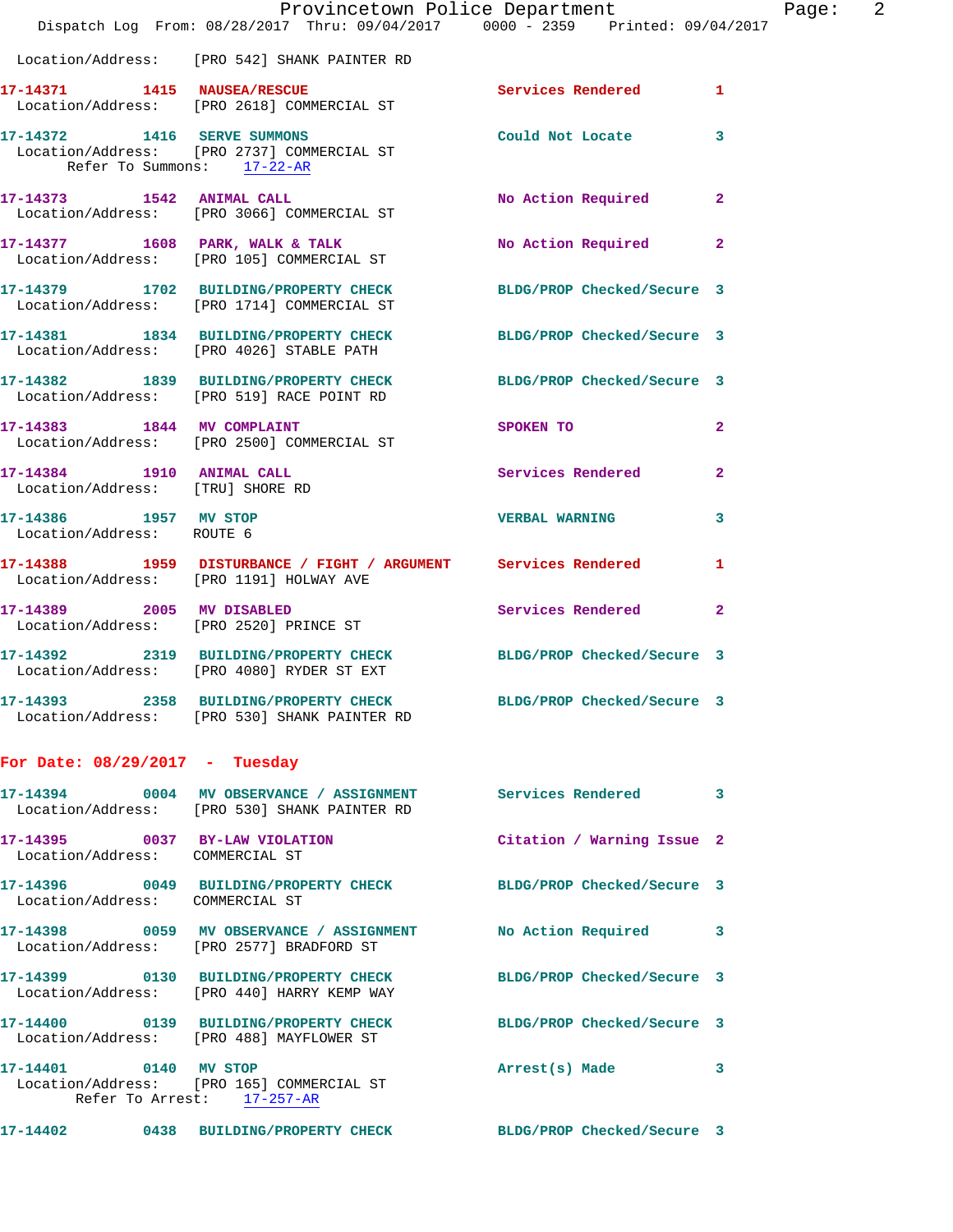|                                    | Dispatch Log From: 08/28/2017 Thru: 09/04/2017 0000 - 2359 Printed: 09/04/2017                                    | Provincetown Police Department | $\overline{3}$<br>Page: |
|------------------------------------|-------------------------------------------------------------------------------------------------------------------|--------------------------------|-------------------------|
|                                    | Location/Address: [PRO 4026] STABLE PATH                                                                          |                                |                         |
|                                    | 17-14403 0439 MEDICAL EMERGENCY Transported to Hospital 1<br>Location/Address: [PRO 2601] MILLER HILL RD          |                                |                         |
|                                    | 17-14404 0444 BUILDING/PROPERTY CHECK Services Rendered<br>Location/Address: [PRO 525] COMMERCIAL ST              |                                | $\mathbf{3}$            |
|                                    | 17-14405 0450 BUILDING/PROPERTY CHECK Services Rendered 3<br>Location/Address: [PRO 3430] COMMERCIAL ST           |                                |                         |
|                                    | 17-14407 0507 BUILDING/PROPERTY CHECK BLDG/PROP Checked/Secure 3<br>Location/Address: [PRO 1778] SHANK PAINTER RD |                                |                         |
|                                    | 17-14408 0508 BUILDING/PROPERTY CHECK BLDG/PROP Checked/Secure 3<br>Location/Address: [PRO 545] SHANK PAINTER RD  |                                |                         |
|                                    | 17-14409 0722 ALARM SOUNDING<br>Location/Address: [PRO 4088] OLD COLONY WAY                                       | False Alarm 1                  |                         |
|                                    | 17-14410 0731 BUILDING/PROPERTY CHECK Services Rendered<br>Location/Address: [PRO 3259] MACMILLAN WHARF           |                                | 3                       |
|                                    | 17-14411 0803 COURT RUN<br>Location/Address: [PRO 542] SHANK PAINTER RD                                           | Services Rendered 3            |                         |
|                                    | 17-14412 0809 MV OBSERVANCE / ASSIGNMENT Services Rendered<br>Location/Address: [PRO 106] COMMERCIAL ST           |                                | 3                       |
|                                    | 17-14413 0811 BUILDING/PROPERTY CHECK BLDG/PROP Checked/Secure 3<br>Location/Address: [PRO 2494] BRADFORD ST      |                                |                         |
|                                    | 17-14414 0817 MV OBSERVANCE / ASSIGNMENT Services Rendered<br>Location/Address: [PRO 2521] ROUTE 6                |                                | 3                       |
| 17-14415 0902 LOST WALLET          | Location/Address: [PRO 542] SHANK PAINTER RD                                                                      | Services Rendered 3            |                         |
|                                    | 17-14416 0919 BUILDING/PROPERTY CHECK Services Rendered<br>Location/Address: [PRO 2481] TREMONT ST                |                                | 3                       |
|                                    | 17-14417 0932 SERVICE CALL / POLICE<br>Location/Address: [PRO 2750] COMMERCIAL ST                                 | Services Rendered 3            |                         |
|                                    | 17-14419 1033 PARK, WALK & TALK Services Rendered<br>Location/Address: [PRO 105] COMMERCIAL ST                    |                                | $\mathbf{2}$            |
|                                    | 17-14420 1052 HARASSMENT<br>Location/Address: [PRO 395] COMMERCIAL ST                                             | Services Rendered              | $\mathbf{2}$            |
|                                    | 17-14421 1057 PARK, WALK & TALK<br>Location/Address: [PRO 105] COMMERCIAL ST                                      | Services Rendered              | $\mathbf{2}$            |
| Location/Address: SHANK PAINTER RD | 17-14422 1115 MV OBSERVANCE / ASSIGNMENT Services Rendered                                                        |                                | 3                       |
|                                    | 17-14423 1129 MV STOP<br>Location/Address: PLEASANT ST + BRADFORD ST                                              | <b>VERBAL WARNING</b>          | 3                       |
|                                    | $17-14424$ 1132 PARK, WALK & TALK<br>Location/Address: [PRO 3456] RYDER ST EXT                                    | Services Rendered              | $\overline{2}$          |
|                                    | 17-14427 1201 ALARM - FIRE<br>Location/Address: [PRO 3430] COMMERCIAL ST                                          | <b>Services Rendered</b>       | 1                       |
|                                    | 17-14428 1204 VERBAL WRONG WAY/REGISTRATION VERBAL WARNING<br>Location/Address: STANDISH ST + COMMERCIAL ST       |                                | $\mathbf{3}$            |
|                                    |                                                                                                                   |                                | $\mathbf{3}$            |

Location/Address: [PRO 516] RACE POINT RD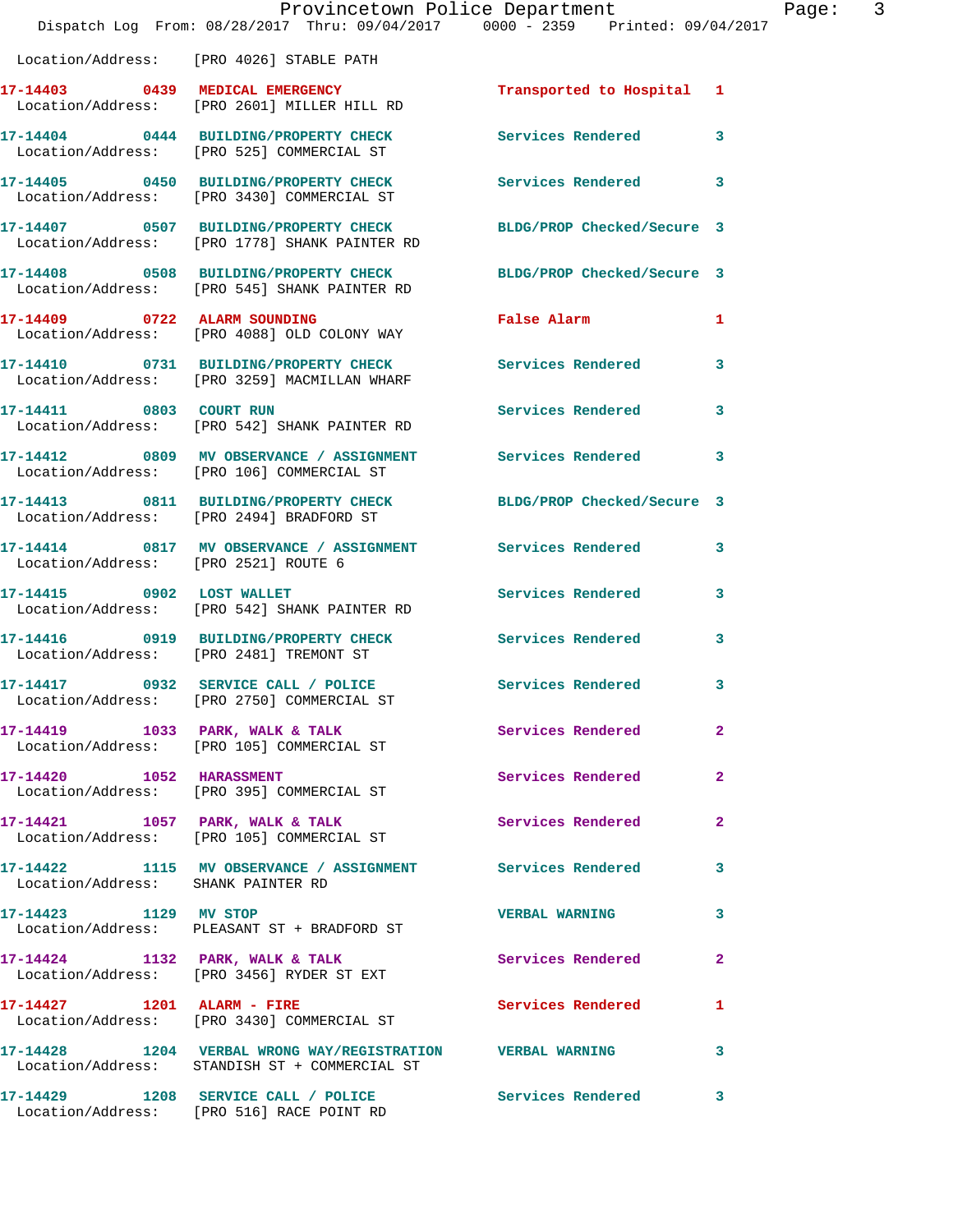|                                    | Dispatch Log From: 08/28/2017 Thru: 09/04/2017 0000 - 2359 Printed: 09/04/2017                                    | Provincetown Police Department |                         | Page: $4$ |  |
|------------------------------------|-------------------------------------------------------------------------------------------------------------------|--------------------------------|-------------------------|-----------|--|
|                                    | 17-14430 1222 LOST WALLET Services Rendered 3<br>Location/Address: [PRO 542] SHANK PAINTER RD                     |                                |                         |           |  |
|                                    | 17-14431 1226 LOST BRACELET/LOCATED Services Rendered 3<br>Location/Address: [PRO 542] SHANK PAINTER RD           |                                |                         | 1         |  |
|                                    | 17-14433 1431 LIFT ASSIST<br>Location/Address: [PRO 3259] MACMILLAN WHARF                                         | Services Rendered              | $\mathbf{1}$            |           |  |
|                                    | 17-14434 1436 LOST APPLE WATCH<br>Location/Address: [PRO 542] SHANK PAINTER RD                                    | Services Rendered              | $\overline{\mathbf{3}}$ |           |  |
|                                    | 17-14435 1448 ANIMAL CALL<br>Location/Address: [PRO 1989] COMMERCIAL ST                                           | Services Rendered              | $\mathbf{2}$            |           |  |
|                                    | 17-14436   1512 MV DISABLED<br>Location/Address: [PRO 2206] COMMERCIAL ST                                         | Referred to Other Agency 2     |                         |           |  |
|                                    | 17-14437 1524 BUILDING/PROPERTY CHECK BLDG/PROP Checked/Secure 3<br>Location/Address: [PRO 1778] SHANK PAINTER RD |                                |                         |           |  |
|                                    | 17-14438 1540 PARK, WALK & TALK<br>Location/Address: [PRO 105] COMMERCIAL ST                                      | No Action Required 2           |                         |           |  |
| Location/Address: WATSONS CT       | 17-14439 1549 PARKING COMPLAINT / GENERAL Services Rendered 3                                                     |                                |                         |           |  |
|                                    | 17-14440 1604 BUILDING/PROPERTY CHECK<br>Location/Address: [PRO 1714] COMMERCIAL ST                               | BLDG/PROP Checked/Secure 3     |                         |           |  |
|                                    | 17-14441    1625    GENERAL INFO                                                                                  | Services Rendered 3            |                         |           |  |
|                                    | 17-14443 1648 BUILDING/PROPERTY CHECK<br>Location/Address: [PRO 4026] STABLE PATH                                 | BLDG/PROP Checked/Secure 3     |                         |           |  |
|                                    | 17-14444 1705 MEDICAL EMERGENCY<br>Location/Address: [PRO 440] HARRY KEMP WAY                                     | Transported to Hospital 1      |                         |           |  |
|                                    | 17-14445 1710 MEDICAL EMERGENCY<br>Location/Address: [PRO 577] WINTHROP ST                                        | PATIENT REFUSAL                | 1                       |           |  |
|                                    | 17-14446 1721 ASSIST CITIZEN<br>Location/Address: [PRO 3950] COMMERCIAL ST                                        | Services Rendered 3            |                         |           |  |
|                                    | 17-14447 1912 LOST PROPERTY-WALLET Services Rendered 3<br>Location/Address: [PRO 542] SHANK PAINTER RD            |                                |                         |           |  |
|                                    | 17-14450 2100 BUILDING/PROPERTY CHECK<br>Location/Address: [PRO 1714] COMMERCIAL ST                               | BLDG/PROP Checked/Secure 3     |                         |           |  |
|                                    | 17-14451 2134 BUILDING/PROPERTY CHECK BLDG/PROP Checked/Secure 3<br>Location/Address: [PRO 182] COMMERCIAL ST     |                                |                         |           |  |
|                                    | 17-14452 2312 NOISE COMPLAINT<br>Location/Address: [PRO 1333] COMMERCIAL ST                                       | Services Rendered 3            |                         |           |  |
| For Date: $08/30/2017$ - Wednesday |                                                                                                                   |                                |                         |           |  |
|                                    | 17-14453 0007 BUILDING/PROPERTY CHECK BLDG/PROP Checked/Secure 3<br>Location/Address: [PRO 99] COMMERCIAL ST      |                                |                         |           |  |
|                                    | 17-14454 0017 BUILDING/PROPERTY CHECK BLDG/PROP Checked/Secure 3<br>Location/Address: [PRO 2493] BRADFORD ST      |                                |                         |           |  |
|                                    | 17-14455 0025 MV OBSERVANCE / ASSIGNMENT No Action Required 3<br>Location/Address: HOWLAND ST + BRADFORD ST       |                                |                         |           |  |
|                                    | 17-14456 0029 SERVICE CALL / POLICE                                                                               | Services Rendered 3            |                         |           |  |

Location/Address: [PRO 3443] COMMERCIAL ST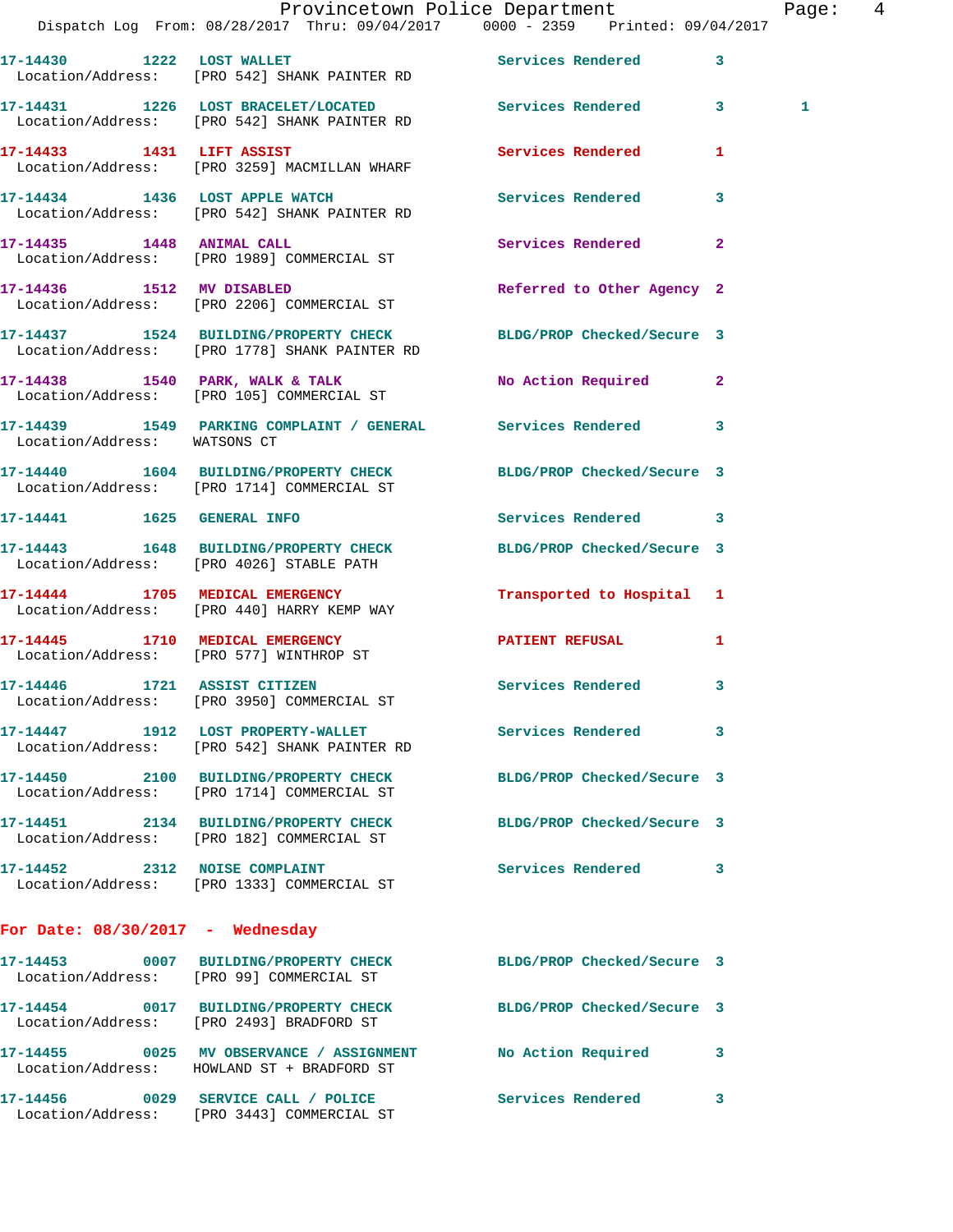|                                                          | Dispatch Log From: 08/28/2017 Thru: 09/04/2017 0000 - 2359 Printed: 09/04/2017                                  | Provincetown Police Department | Page: 5        |
|----------------------------------------------------------|-----------------------------------------------------------------------------------------------------------------|--------------------------------|----------------|
|                                                          | 17-14457 0041 TRAFFIC CONTROL Services Rendered 3<br>Location/Address: BRADFORD ST + STANDISH ST                |                                |                |
|                                                          | 17-14458 0101 PARK, WALK & TALK 3 Services Rendered 2<br>Location/Address: [PRO 105] COMMERCIAL ST              |                                |                |
| Location/Address: COMMERCIAL ST                          | 17-14459 0119 PARK, WALK & TALK Services Rendered                                                               |                                | $\overline{2}$ |
|                                                          | 17-14460 0148 MV OBSERVANCE / ASSIGNMENT No Action Required 3<br>Location/Address: ALDEN ST + BRADFORD ST       |                                |                |
|                                                          | 17-14461 0158 MV OBSERVANCE / ASSIGNMENT Services Rendered<br>Location/Address: BRADFORD ST + SHANK PAINTER RD  |                                | $\mathbf{3}$   |
|                                                          | 17-14463 0221 MEDICAL EMERGENCY<br>Location/Address: [PRO 564] BAYBERRY AVE                                     | Transported to Hospital 1      |                |
|                                                          | 17-14464 0357 BUILDING/PROPERTY CHECK BLDG/PROP Checked/Secure 3<br>Location/Address: [PRO 4026] STABLE PATH    |                                |                |
|                                                          | 17-14465 0410 BUILDING/PROPERTY CHECK BLDG/PROP Checked/Secure 3<br>Location/Address: [PRO 1646] WINSLOW ST     |                                |                |
|                                                          | 17-14466 0539 MV OBSERVANCE / ASSIGNMENT Services Rendered 3<br>Location/Address: SHANK PAINTER RD + ROUTE 6    |                                |                |
|                                                          | 17-14467 0553 BUILDING/PROPERTY CHECK Services Rendered 3<br>Location/Address: [PRO 3259] MACMILLAN WHARF       |                                |                |
|                                                          | 17-14468 0826 BUILDING/PROPERTY CHECK Services Rendered 3<br>Location/Address: [PRO 2483] COMMERCIAL ST         |                                |                |
|                                                          | 17-14469 0852 BUILDING/PROPERTY CHECK<br>Location/Address: [PRO 2977] COMMERCIAL ST                             | BLDG/PROP Checked/Secure 3     |                |
|                                                          | 17-14470 0926 BUILDING/PROPERTY CHECK BLDG/PROP Checked/Secure 3<br>Location/Address: [PRO 692] AUNT SUKEYS WAY |                                |                |
|                                                          | 17-14471 0939 DOG BITE/PAST OCCURRED Services Rendered 2<br>Location: [PRO 3431] LOPES SQUARE                   |                                |                |
| 17-14472 1007 MV DISABLED<br>Refer To Field Int: 17-8-FI | Location/Address: [PRO 4041] BRADFORD ST                                                                        | Services Rendered 2            |                |
| Location/Address: [PRO 3222] ALDEN ST                    | 17-14473    1014    DOCTOR-ORDERED TRANSPORT                                                                    | Transported to Hospital 1      |                |
|                                                          | 17-14474 1055 TETHERED DOG<br>Location/Address: [PRO 3494] BRADFORD ST                                          | Services Rendered              | $\mathbf{2}$   |
|                                                          | 17-14475 1058 PARK, WALK & TALK Services Rendered<br>Location: [PRO 3431] LOPES SQUARE                          |                                | $\mathbf{2}$   |
|                                                          | 17-14476 1110 MEDICAL EMERGENCY<br>Location/Address: [PRO 3259] MACMILLAN WHARF                                 | No Action Required 1           |                |
|                                                          | 17-14478    1126    PET PANTRY<br>Location/Address: [PRO 3966] SHANK PAINTER RD                                 | Services Rendered 3            |                |
|                                                          | 17-14479 1128 MV OBSERVANCE / ASSIGNMENT Services Rendered 3<br>Location/Address: BRADFORD ST + STANDISH ST     |                                |                |
|                                                          | 17-14480 1141 PARK, WALK & TALK<br>Location/Address: [PRO 2500] COMMERCIAL ST                                   | Services Rendered              | $\mathbf{2}$   |
|                                                          | 17-14482 1152 FALL/TRANSPORT<br>Location/Address: [PRO 106] COMMERCIAL ST                                       | Transported to Hospital 1      |                |
|                                                          |                                                                                                                 |                                |                |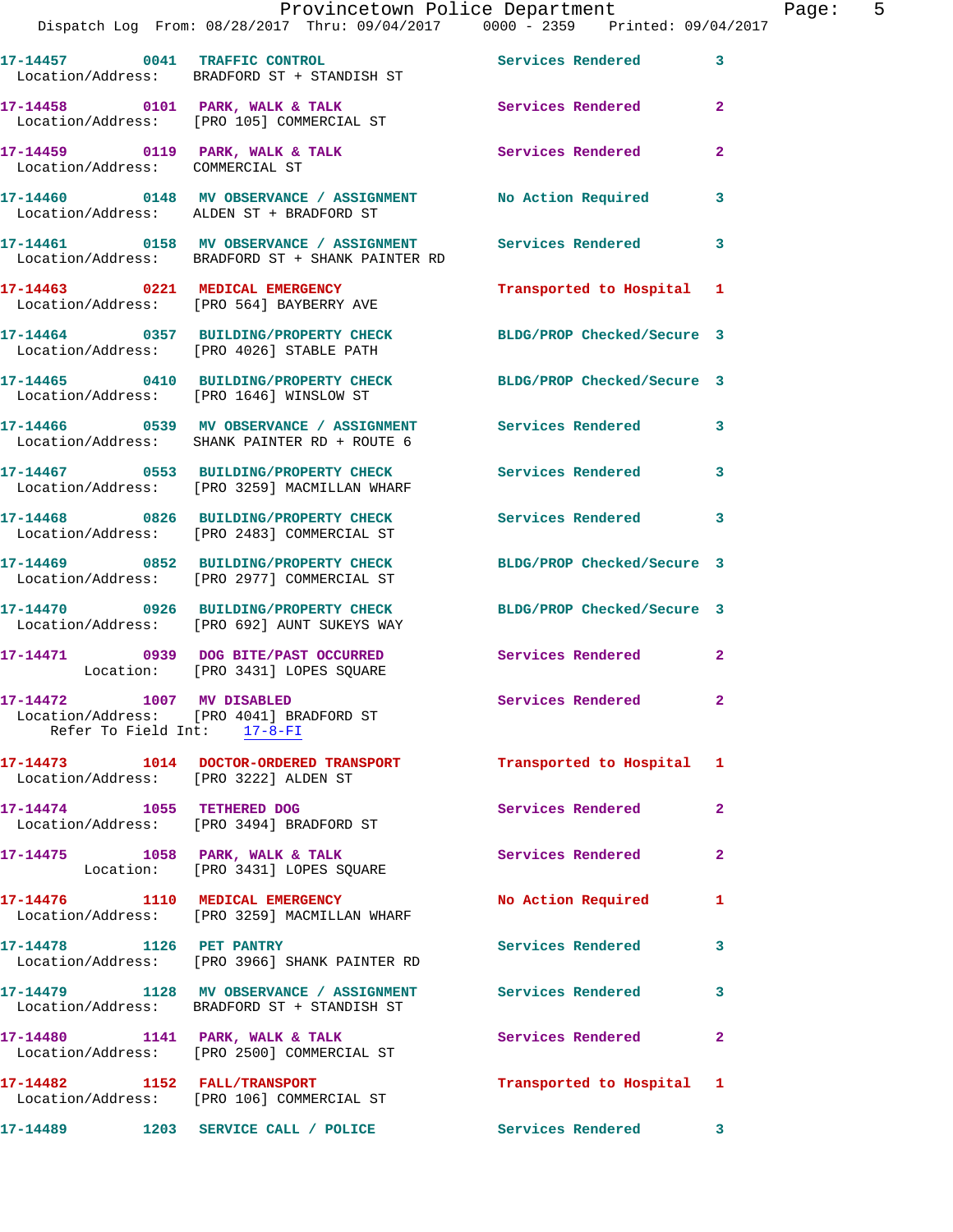|                                                                       | Provincetown Police Department<br>Dispatch Log From: 08/28/2017 Thru: 09/04/2017 0000 - 2359 Printed: 09/04/2017    |                            |                |
|-----------------------------------------------------------------------|---------------------------------------------------------------------------------------------------------------------|----------------------------|----------------|
|                                                                       | Location/Address: [PRO 516] RACE POINT RD                                                                           |                            |                |
|                                                                       | 17-14483 1214 HIP FRACTURE/TRANSPORT Transported to Hospital 1<br>Location/Address: [PRO 440] HARRY KEMP WAY        |                            |                |
|                                                                       | 17-14484 1214 LOCKED BIKES COMPLAINT<br>Location/Address: [PRO 2156] COMMERCIAL ST                                  | Services Rendered          | $\overline{2}$ |
|                                                                       | 17-14485 1225 MUTUAL AID REQUEST<br>Location/Address: [PRO 1892] SHANK PAINTER RD                                   | <b>Services Rendered</b>   | 3              |
| 17-14486 1233 MV DISABLED                                             | Location/Address: [PRO 2521] ROUTE 6                                                                                | Services Rendered          | $\overline{a}$ |
| 17-14487 1303 MV STOP<br>Location/Address: [PRO 3703] ROUTE 6         |                                                                                                                     | <b>VERBAL WARNING</b>      | 3              |
| 17-14488 1314 TURTLE CROSSING<br>Location/Address: [PRO 2518] ROUTE 6 |                                                                                                                     | Services Rendered          | $\mathbf{2}$   |
|                                                                       | 17-14490 1323 LOST EYEGLASSES<br>Location/Address: [PRO 542] SHANK PAINTER RD                                       | Services Rendered          | 3              |
|                                                                       | 17-14491   1349   DISLOCATED SHOULDER<br>Location/Address: [PRO 3444] COMMERCIAL ST                                 | PATIENT REFUSAL            | 1              |
|                                                                       | 17-14492 1352 LOST BIKE<br>Location/Address: [PRO 350] COMMERCIAL ST                                                | Services Rendered          | $\overline{a}$ |
|                                                                       | 17-14493 1355 PARK, WALK & TALK<br>Location/Address: [PRO 3456] RYDER ST EXT                                        | Services Rendered          | $\mathbf{2}$   |
|                                                                       | 17-14495 1422 CITATION NO HELMET<br>Location/Address: [PRO 3004] BRADFORD ST                                        | Citation / Warning Issue 3 |                |
|                                                                       | 17-14497 1440 DISLOCATED SHOULDER/TRANSPORT Transported to Hospital 1<br>Location/Address: [PRO 440] HARRY KEMP WAY |                            |                |
|                                                                       | 17-14498 1506 ASSIST CITIZEN<br>Location/Address: [PRO 2144] CONWELL ST                                             | Services Rendered 3        |                |
|                                                                       | $17 - 14499$ $1514$ $D.0.T.$<br>Location/Address: [PRO 440] HARRY KEMP WAY                                          | Transported to Hospital 1  |                |
| Location/Address: [PRO 2518] ROUTE 6                                  | 17-14500 1518 DEBRIS ON HIGHWAY                                                                                     | Services Rendered          | $\mathbf{2}$   |
|                                                                       | 17-14501 1536 BUILDING/PROPERTY CHECK BLDG/PROP Checked/Secure 3<br>Location/Address: [PRO 692] AUNT SUKEYS WAY     |                            |                |
|                                                                       | 17-14502 1558 BUILDING/PROPERTY CHECK<br>Location/Address: [PRO 4026] STABLE PATH                                   | BLDG/PROP Checked/Secure 3 |                |
| 17-14503 1613 LOST WALLET                                             | Location/Address: [PRO 542] SHANK PAINTER RD                                                                        | Services Rendered          | 3              |
| 17-14504 1645 DISTURBANCE                                             | Location/Address: [PRO 1196] BRADFORD ACRES RD                                                                      | Services Rendered          | 1              |
| 17-14506 1715 TRAFFIC CONTROL                                         | Location/Address: [PRO 1771] CONWELL ST                                                                             | Services Rendered          | 3              |
|                                                                       | 17-14508 1729 LOST CREDIT CARD<br>Location/Address: [PRO 542] SHANK PAINTER RD                                      | Services Rendered          | 3              |
|                                                                       | 17-14507 1730 PARK, WALK & TALK<br>Location/Address: [PRO 105] COMMERCIAL ST                                        | Services Rendered          | $\mathbf{2}$   |
| 17-14509 1734 FOLLOW UP                                               | Location/Address: [PRO 1638] COMMERCIAL ST                                                                          | Services Rendered          | $\mathbf{2}$   |

Page: 6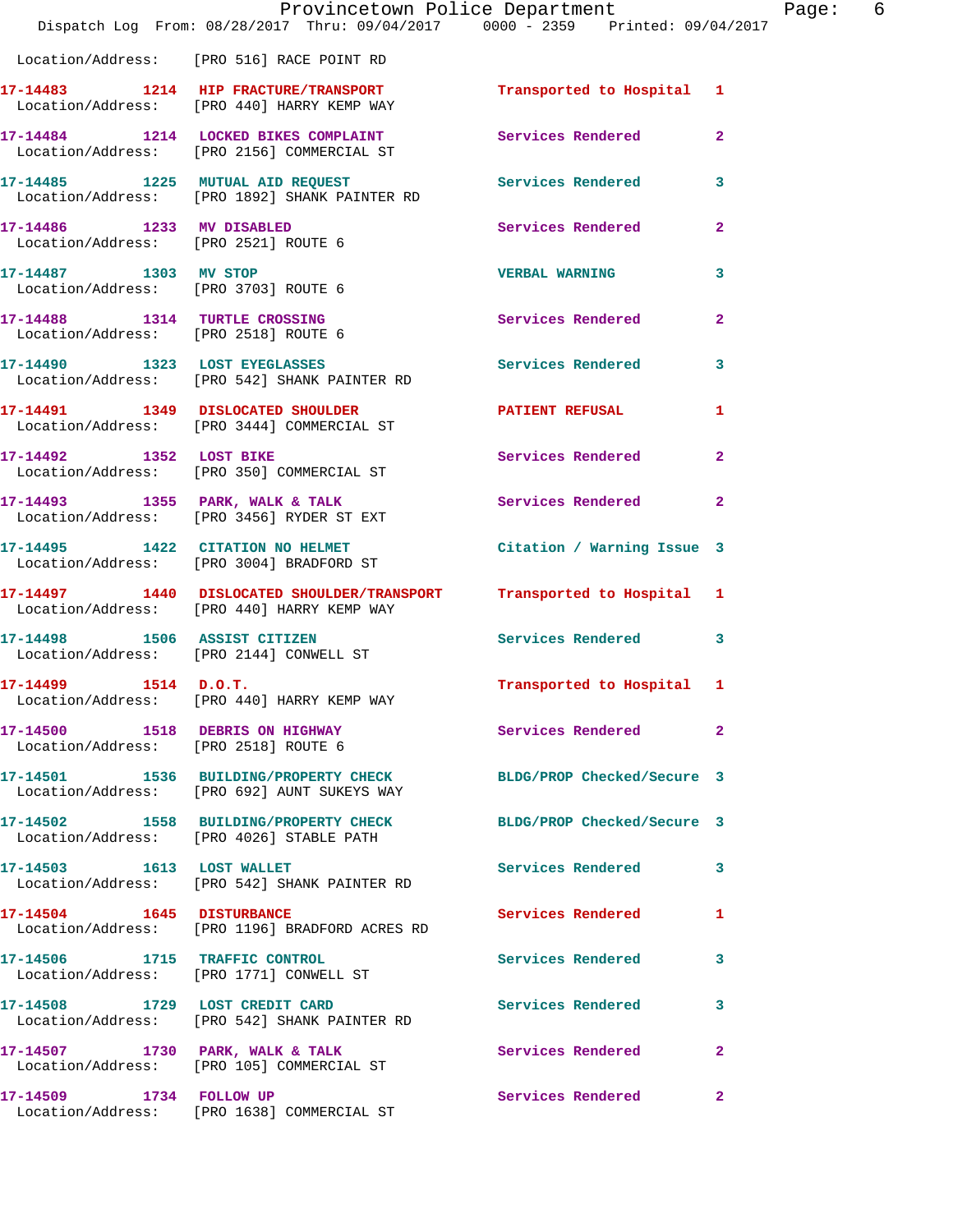|                                                               | Dispatch Log From: 08/28/2017 Thru: 09/04/2017 0000 - 2359 Printed: 09/04/2017                                 | Provincetown Police Department |              | Page: | $\overline{7}$ |
|---------------------------------------------------------------|----------------------------------------------------------------------------------------------------------------|--------------------------------|--------------|-------|----------------|
|                                                               | 17-14512 1811 BUILDING/PROPERTY CHECK BLDG/PROP Checked/Secure 3<br>Location/Address: [PRO 1714] COMMERCIAL ST |                                |              |       |                |
|                                                               | 17-14513 1818 WELL BEING CHECK<br>Location/Address: [PRO 1455] BREWSTER ST                                     | Referred to Other Agency 3     |              |       |                |
|                                                               | 17-14515 1931 BUILDING/PROPERTY CHECK BLDG/PROP Checked/Secure 3<br>Location/Address: [PRO 105] COMMERCIAL ST  |                                |              |       |                |
|                                                               | 17-14517 2048 LOST/MISSING DOG Services Rendered 3<br>Location/Address: [PRO 1017] NELSON AVE                  |                                |              | 1     |                |
|                                                               | 17-14518 2126 BUILDING/PROPERTY CHECK BLDG/PROP Checked/Secure 3<br>Location/Address: [PRO 182] COMMERCIAL ST  |                                |              |       |                |
| Location/Address: COMMERCIAL ST                               | 17-14519 2126 BUILDING/PROPERTY CHECK BLDG/PROP Checked/Secure 3                                               |                                |              |       |                |
|                                                               | 17-14520 2127 BUILDING/PROPERTY CHECK BLDG/PROP Checked/Secure 3<br>Location/Address: [PRO 1714] COMMERCIAL ST |                                |              |       |                |
|                                                               | 17-14521 2210 BUILDING/PROPERTY CHECK BLDG/PROP Checked/Secure 3<br>Location/Address: [PRO 175] COMMERCIAL ST  |                                |              |       |                |
|                                                               | 17-14522 2253 BUILDING/PROPERTY CHECK BLDG/PROP Checked/Secure 3<br>Location/Address: [PRO 4080] RYDER ST EXT  |                                |              |       |                |
| Location/Address: ROUTE 6 + SNAIL RD                          | 17-14523 2342 MV OBSERVANCE / ASSIGNMENT Services Rendered 3                                                   |                                |              |       |                |
|                                                               | 17-14524 2348 BUILDING/PROPERTY CHECK BLDG/PROP Checked/Secure 3<br>Location/Address: [PRO 99] COMMERCIAL ST   |                                |              |       |                |
| 17-14525 2354 MV STOP<br>Location/Address: [PRO 2521] ROUTE 6 |                                                                                                                | VERBAL WARNING 3               |              |       |                |
| For Date: $08/31/2017$ - Thursday                             |                                                                                                                |                                |              |       |                |
|                                                               | 17-14526 0001 BUILDING/PROPERTY CHECK Services Rendered 3<br>Location/Address: [PRO 2494] BRADFORD ST          |                                |              |       |                |
|                                                               | 17-14527 0004 MV OBSERVANCE / ASSIGNMENT Services Rendered<br>Location/Address: HOWLAND ST + BRADFORD ST       |                                | 3            |       |                |
| 17-14528 0008 MV STOP                                         | Location/Address: [PRO 2521] ROUTE 6                                                                           | <b>VERBAL WARNING</b>          | 3            |       |                |
| 17-14529 0013 MV STOP                                         | Location/Address: [PRO 357] COMMERCIAL ST                                                                      | <b>VERBAL WARNING</b>          | 3            |       |                |
| Location/Address: COMMERCIAL ST                               | 17-14531 0059 PARK, WALK & TALK 3 Services Rendered                                                            |                                | $\mathbf{2}$ |       |                |
|                                                               | 17-14532 0107 BUILDING/PROPERTY CHECK BLDG/PROP Checked/Secure 3<br>Location/Address: [PRO 175] COMMERCIAL ST  |                                |              |       |                |
|                                                               | 17-14533 0121 BUILDING/PROPERTY CHECK BLDG/PROP Checked/Secure 3<br>Location/Address: [PRO 182] COMMERCIAL ST  |                                |              |       |                |
|                                                               | 17-14534 0146 MV OBSERVANCE / ASSIGNMENT Services Rendered 3<br>Location/Address: BRADFORD ST + RYDER ST       |                                |              |       |                |
|                                                               | 17-14535 0150 BUILDING/PROPERTY CHECK BLDG/PROP Checked/Secure 3<br>Location/Address: [PRO 554] TREMONT ST     |                                |              |       |                |
|                                                               | 17-14536 0202 BUILDING/PROPERTY CHECK<br>Location/Address: [PRO 2493] BRADFORD ST                              | <b>Services Rendered 3</b>     |              |       |                |

**17-14537 0207 MV OBSERVANCE / ASSIGNMENT Services Rendered 3**  Location/Address: [PRO 58] BRADFORD ST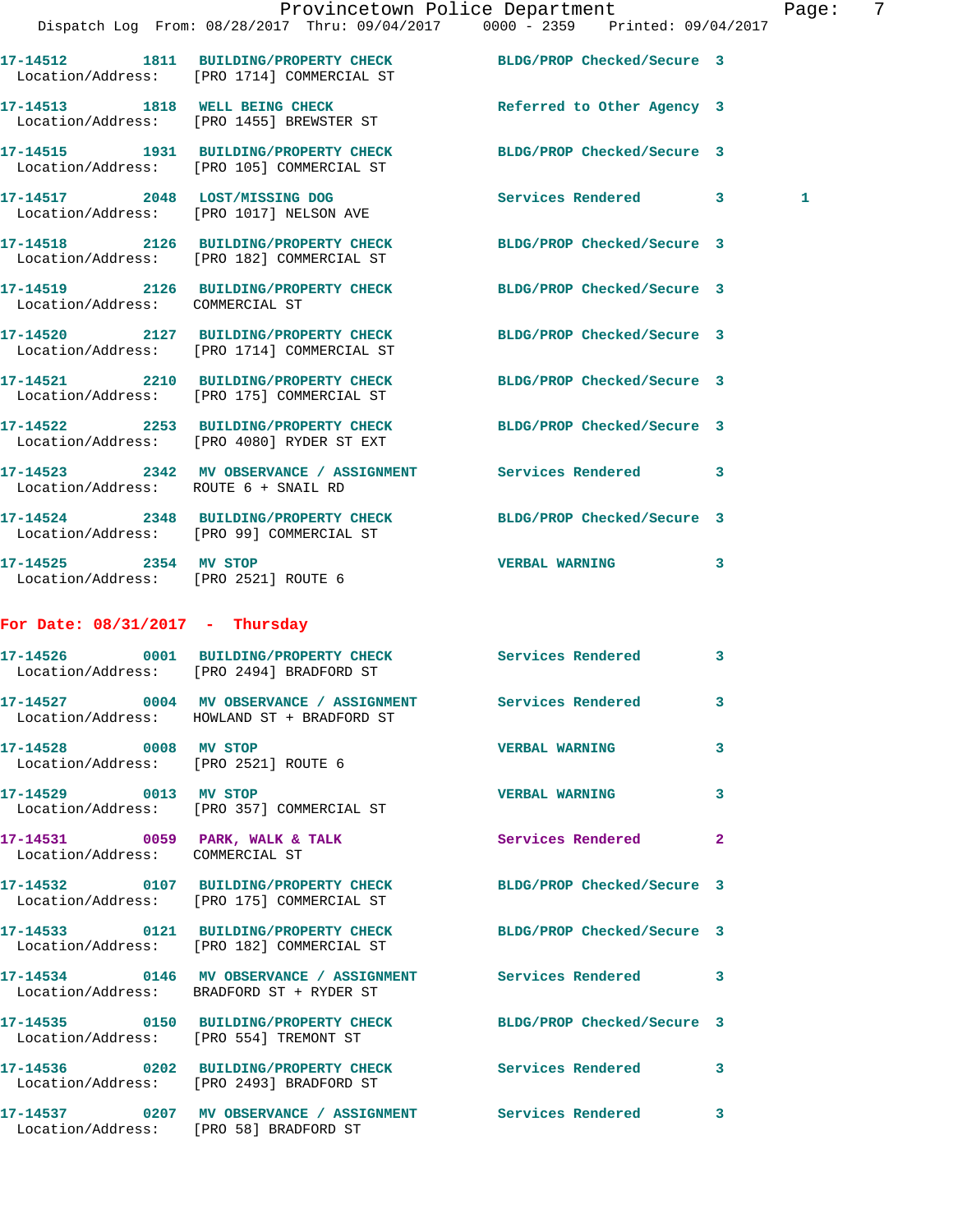|                                                                     | 17-14538 0215 ANIMAL CALL/LOOSE DOG<br>Location/Address: [PRO 57] BRADFORD ST                                     | Services Rendered          | $\mathbf{2}$ |  |
|---------------------------------------------------------------------|-------------------------------------------------------------------------------------------------------------------|----------------------------|--------------|--|
|                                                                     | 17-14539 0220 MV OBSERVANCE / ASSIGNMENT Services Rendered<br>Location/Address: [PRO 58] BRADFORD ST              |                            | 3            |  |
|                                                                     | 17-14540 0340 BUILDING/PROPERTY CHECK<br>Location/Address: [PRO 545] SHANK PAINTER RD                             | BLDG/PROP Checked/Secure 3 |              |  |
|                                                                     | 17-14541 0343 BUILDING/PROPERTY CHECK BLDG/PROP Checked/Secure 3<br>Location/Address: [PRO 1778] SHANK PAINTER RD |                            |              |  |
|                                                                     | 17-14542 0452 BUILDING/PROPERTY CHECK<br>Location/Address: [PRO 37] BRADFORD ST                                   | BLDG/PROP Checked/Secure 3 |              |  |
| Location/Address: ROUTE 6                                           | 17-14544 0528 MV OBSERVANCE / ASSIGNMENT Services Rendered                                                        |                            | 3            |  |
|                                                                     | 17-14545 0538 MV OBSERVANCE / ASSIGNMENT Services Rendered<br>Location/Address: HIGH POLE HILL + BRADFORD ST      |                            | 3            |  |
|                                                                     | 17-14546 0601 BUILDING/PROPERTY CHECK BLDG/PROP Checked/Secure 3<br>Location/Address: [PRO 1638] COMMERCIAL ST    |                            |              |  |
|                                                                     | 17-14547 0619 BUILDING/PROPERTY CHECK Services Rendered 3<br>Location/Address: [PRO 433] RYDER ST EXT             |                            |              |  |
|                                                                     | 17-14548 0720 BUILDING/PROPERTY CHECK BLDG/PROP Checked/Secure 3<br>Location/Address: [PRO 2499] RACE POINT RD    |                            |              |  |
|                                                                     | 17-14549 0720 BUILDING/PROPERTY CHECK<br>Location/Address: [PRO 2499] RACE POINT RD                               | Services Rendered          | 3            |  |
| 17-14550 0746 FOLLOW UP<br>Location/Address: [PRO 2519] ROUTE 6     |                                                                                                                   | FOLLOW UP                  | 2            |  |
| 17-14552 0757 UNATTENDED MV<br>Location/Address: [PRO 2521] ROUTE 6 |                                                                                                                   | Services Rendered          | $\mathbf{2}$ |  |
|                                                                     | 17-14554 0804 LOST WALLET<br>Location/Address: [PRO 542] SHANK PAINTER RD                                         | <b>Services Rendered</b>   | 3            |  |
|                                                                     | 17-14553 0805 MV OBSERVANCE / ASSIGNMENT Services Rendered<br>Location/Address: [PRO 3430] COMMERCIAL ST          |                            | 3            |  |
| 17-14555 0818 PET PANTRY                                            | Location/Address: [PRO 3296] SHANK PAINTER RD                                                                     | Services Rendered          | 3            |  |
| Location/Address: ROUTE 6                                           | 17-14556 6826 MV OBSERVANCE / ASSIGNMENT Services Rendered                                                        |                            | 3            |  |
| 17-14557 0830 VERBAL SPEED<br>Location/Address: [PRO 521] ROUTE 6   |                                                                                                                   | <b>VERBAL WARNING</b>      | 3            |  |
| 17-14558 0835 MV STOP                                               | Location/Address: [PRO 2519] ROUTE 6                                                                              | <b>VERBAL WARNING</b>      | 3            |  |
|                                                                     | 17-14559 0848 PARK, WALK & TALK<br>Location/Address: [PRO 2500] COMMERCIAL ST                                     | Services Rendered          | $\mathbf{2}$ |  |
| 17-14561 0913 SUSPICIOUS TRUCK                                      | Location/Address: [PRO 530] SHANK PAINTER RD                                                                      | <b>GONE ON ARRIVAL</b>     | $\mathbf{2}$ |  |
|                                                                     | 17-14563 0938 BUILDING/PROPERTY CHECK BLDG/PROP Checked/Secure 3<br>Location/Address: [PRO 692] AUNT SUKEYS WAY   |                            |              |  |
|                                                                     | 17-14565 0943 ABANDONED MV COMPLAINT<br>Location/Address: [PRO 3897] CUDWORTH ST                                  | Services Rendered          | $\mathbf{2}$ |  |
|                                                                     | 17-14564      0953  BUILDING/PROPERTY CHECK        BLDG/PROP Checked/Secure 3     1                               |                            |              |  |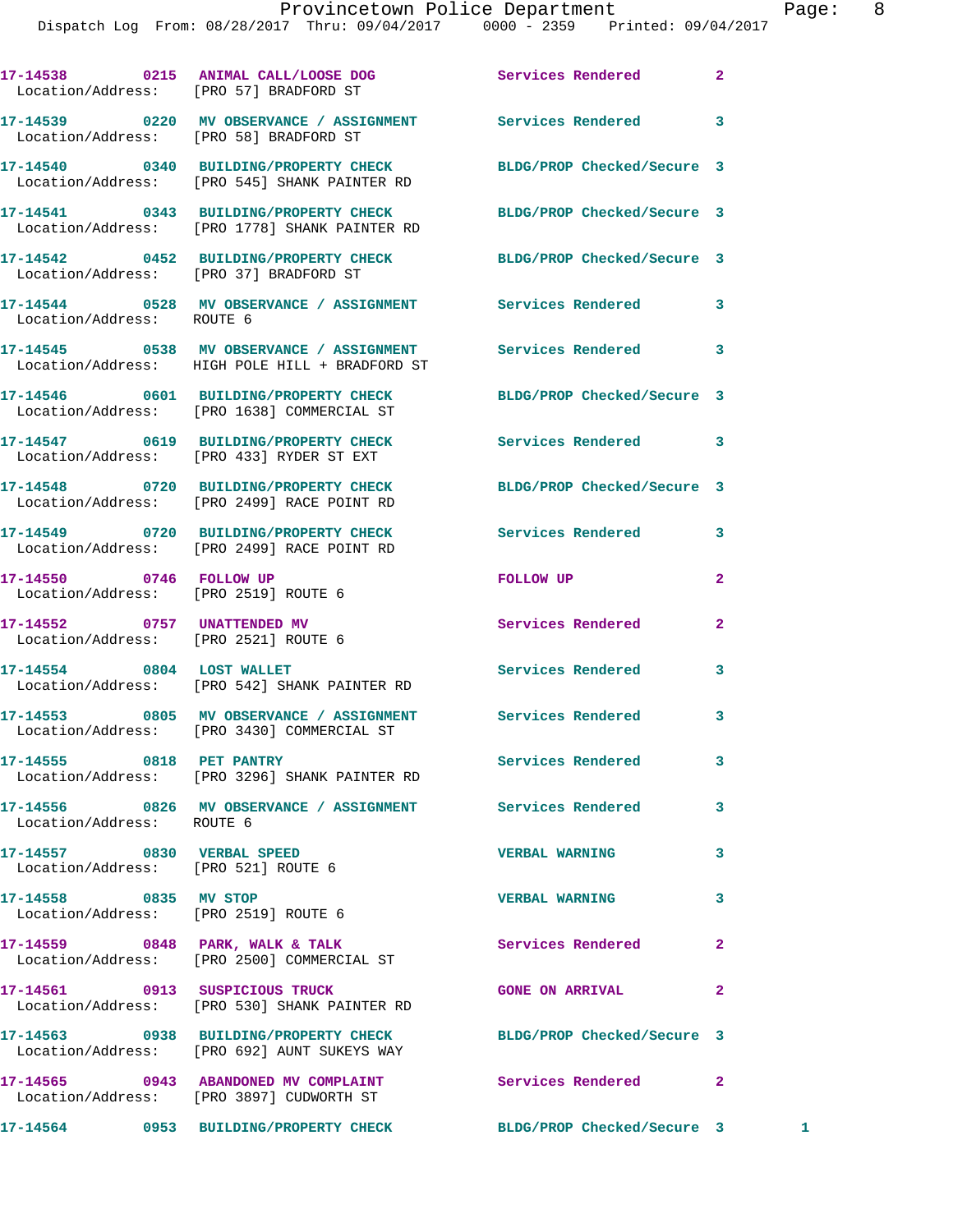|                                       | Dispatch Log From: 08/28/2017 Thru: 09/04/2017 0000 - 2359 Printed: 09/04/2017                               | Provincetown Police Department | Page: 9        |  |
|---------------------------------------|--------------------------------------------------------------------------------------------------------------|--------------------------------|----------------|--|
|                                       | Location/Address: [PRO 3317] CEMETERY RD                                                                     |                                |                |  |
| Location/Address: [PRO 3287] ROUTE 6  | 17-14566 1014 BUILDING/PROPERTY CHECK BLDG/PROP Checked/Secure 3                                             |                                |                |  |
|                                       | 17-14568 1027 LOST CAR KEY<br>Location/Address: [PRO 542] SHANK PAINTER RD                                   | Services Rendered 3            |                |  |
|                                       | 17-14569 1034 DOCTOR-ORDERED TRANSPORT<br>Location/Address: [PRO 440] HARRY KEMP WAY                         | Transported to Hospital 1      |                |  |
|                                       | 17-14570 1053 PARK, WALK & TALK<br>Location/Address: [PRO 175] COMMERCIAL ST                                 | Services Rendered              | $\mathbf{2}$   |  |
|                                       | 17-14571 1106 CODE 99/TRANSPORT<br>Location/Address: [PRO 597] COMMERCIAL ST                                 | Transported to Hospital 1      |                |  |
| Location/Address: [PRO 3222] ALDEN ST | 17-14572 1135 HYPOTENSION/TRANSPORT                                                                          | Transported to Hospital 1      |                |  |
|                                       | 17-14574 1156 FIRST AID ASSIST<br>Location/Address: [PRO 1892] SHANK PAINTER RD                              | Referred to Other Agency 1     |                |  |
| Location/Address: [PRO 1815] OAK DR   | 17-14576 1207 FALL/TRANSPORT                                                                                 | Transported to Hospital 1      |                |  |
|                                       | 17-14577 1209 CHEST PAINS/TRANSPORT<br>Location/Address: [PRO 440] HARRY KEMP WAY                            | Transported to Hospital 1      |                |  |
|                                       | 17-14579 1235 PRIVATE TOW<br>Location/Address: [PRO 413] CONWELL ST                                          | Vehicle Towed <b>Search</b>    | $\mathbf{2}$   |  |
| 17-14591 1240 FOLLOW UP               | Location/Address: [PRO 542] SHANK PAINTER RD                                                                 | Services Rendered 3            |                |  |
|                                       | 17-14580 1307 FLIGHT COVERAGE<br>Location/Address: [PRO 516] RACE POINT RD                                   | Services Rendered              | $\mathbf{2}$   |  |
|                                       | 17-14581 1316 LOST WRISTWATCH<br>Location/Address: [PRO 542] SHANK PAINTER RD                                | <b>Services Rendered</b>       | 3              |  |
|                                       | 17-14582 1346 FOLLOW UP- (CIT)<br>Location/Address: [PRO 542] SHANK PAINTER RD                               | Services Rendered              | $\overline{2}$ |  |
|                                       | 17-14583 1358 PARK, WALK & TALK<br>Location/Address: [PRO 196] COMMERCIAL ST                                 | Services Rendered              | $\mathbf{2}$   |  |
|                                       | 17-14584 1409 FOLLOW UP<br>Location/Address: [PRO 3721] MAYFLOWER ST<br>Refer To $P/C$ : 17-105-AR           | Services Rendered 2            |                |  |
|                                       | 17-14585 1416 THREATS/TRESPASS Services Rendered 2<br>Location/Address: [PRO 1789] BRADFORD ST               |                                |                |  |
|                                       | 17-14587 1446 TRESPASS COMPLAINT<br>Location/Address: [PRO 2132] COMMERCIAL ST                               | Services Rendered 2            |                |  |
| 17-14588 1450 HAZARDS                 | Location/Address: [PRO 1183] COMMERCIAL ST                                                                   | Services Rendered 2            |                |  |
|                                       | 17-14589 1454 TRESPASS COMPLAINT<br>Location/Address: [PRO 1789] BRADFORD ST                                 | Services Rendered 2            |                |  |
|                                       | 17-14593 1544 BUILDING/PROPERTY CHECK BLDG/PROP Checked/Secure 3<br>Location/Address: [PRO 4026] STABLE PATH |                                |                |  |
| Location/Address: ROUTE 6 + SNAIL RD  | 17-14594 1648 MV OBSERVANCE / ASSIGNMENT Services Rendered 3                                                 |                                |                |  |
| 17-14595 1700 MV STOP                 | Location/Address: [PRO 2513] ROUTE 6                                                                         | VERBAL WARNING 3               |                |  |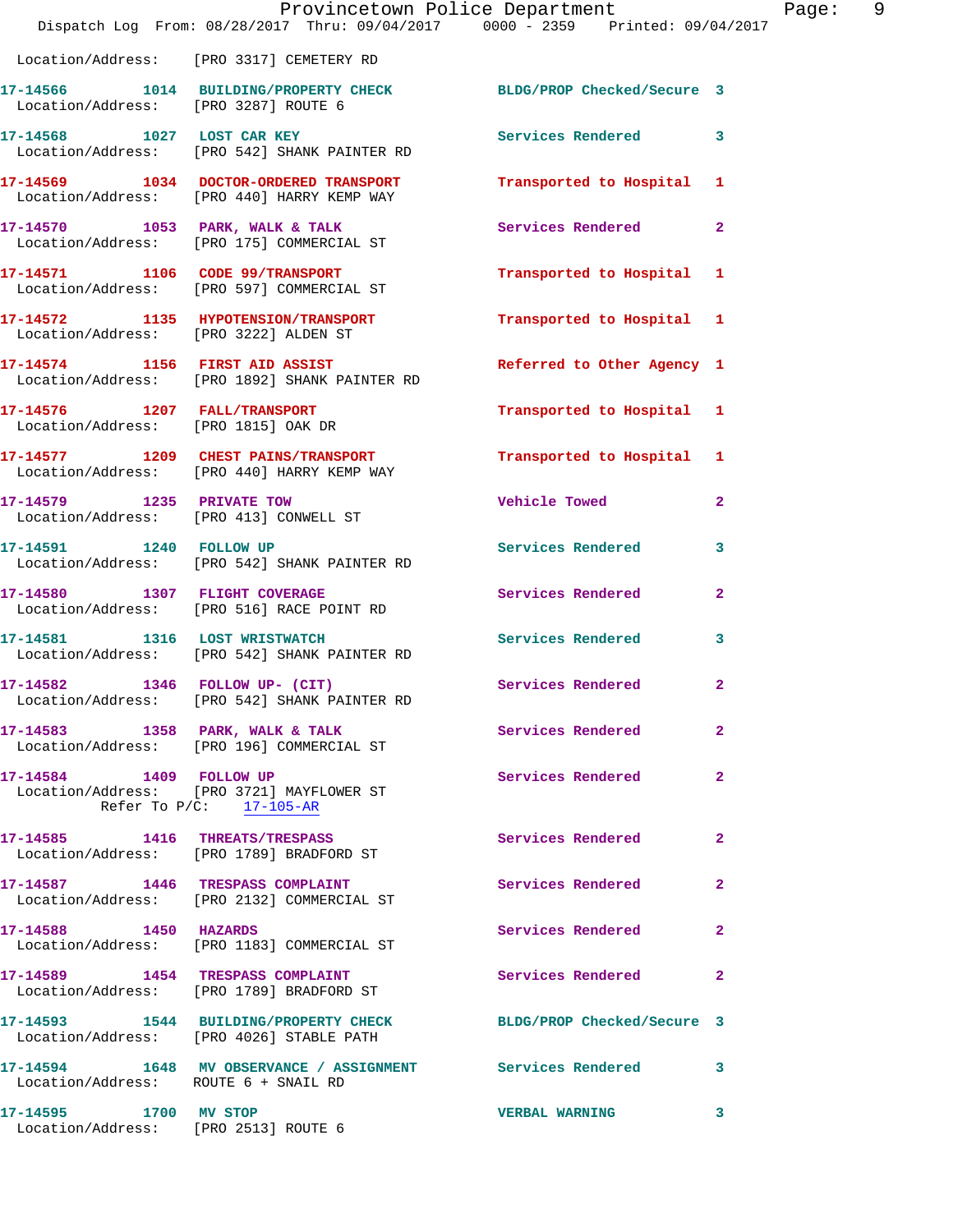|                                 | 17-14596 1706 PARK, WALK & TALK<br>Location/Address: [PRO 105] COMMERCIAL ST                                  | Services Rendered          | $\overline{a}$ |
|---------------------------------|---------------------------------------------------------------------------------------------------------------|----------------------------|----------------|
|                                 | 17-14597 1723 ASSIST CITIZEN<br>Location/Address: [PRO 542] SHANK PAINTER RD                                  | <b>SPOKEN TO</b>           | 3              |
|                                 | 17-14598 1758 BUILDING/PROPERTY CHECK BLDG/PROP Checked/Secure 3<br>Location/Address: [PRO 395] COMMERCIAL ST |                            |                |
|                                 | 17-14599 1818 FOUND BLACK CAT<br>Location/Address: [PRO 1264] COMMERCIAL ST                                   | Services Rendered          | 3              |
| 17-14600 1828 MV STOP           | Location/Address: [PRO 2499] RACE POINT RD                                                                    | Citation / Warning Issue 3 |                |
|                                 | 17-14601 1840 DRONE FLYING<br>Location/Address: CAPTAIN BERTIES WAY                                           | Services Rendered          | 3              |
|                                 | 17-14602 1849 BUILDING/PROPERTY CHECK<br>Location/Address: [PRO 1714] COMMERCIAL ST                           | BLDG/PROP Checked/Secure 3 |                |
| 17-14603 1855 SEIZURE           | Location/Address: [PRO 132] COMMERCIAL ST                                                                     | Transported to Hospital 1  | $\mathbf{2}$   |
|                                 | 17-14604 1917 BUILDING/PROPERTY CHECK<br>Location/Address: [PRO 2494] BRADFORD ST                             | BLDG/PROP Checked/Secure 3 |                |
|                                 | 17-14605 1940 BUILDING/PROPERTY CHECK<br>Location/Address: [PRO 395] COMMERCIAL ST                            | BLDG/PROP Checked/Secure 3 |                |
|                                 | 17-14606 1953 MV COMPLAINT<br>Location/Address: [PRO 175] COMMERCIAL ST                                       | Services Rendered          | $\mathbf{2}$   |
|                                 | 17-14607 2001 BUILDING/PROPERTY CHECK<br>Location/Address: [PRO 4080] RYDER ST EXT                            | BLDG/PROP Checked/Secure 3 |                |
|                                 | 17-14609 2038 BUILDING/PROPERTY CHECK<br>Location/Address: [PRO 208] COMMERCIAL ST                            | BLDG/PROP Checked/Secure 3 |                |
|                                 | 17-14610 2039 BUILDING/PROPERTY CHECK BLDG/PROP Checked/Secure 3<br>Location/Address: [PRO 4082] GOSNOLD ST   |                            |                |
|                                 | 17-14611 2040 BUILDING/PROPERTY CHECK<br>Location/Address: [PRO 204] COMMERCIAL ST                            | BLDG/PROP Checked/Secure 3 |                |
| 17-14612 2048 MV COMPLAINT      | Location/Address: WEST VINE ST + BRADFORD ST EXT                                                              | <b>GONE ON ARRIVAL</b>     | $\overline{a}$ |
| 17-14613 2049 BONFIRE BAYSIDE   | Location/Address: [PRO 523] COMMERCIAL ST                                                                     | Services Rendered          | $\overline{2}$ |
| Location/Address: COMMERCIAL ST | $17-14614$ 2057 PARK, WALK & TALK                                                                             | Services Rendered          | $\mathbf{2}$   |
| 17-14615 2114 POST FALL         | Location/Address: [PRO 726] BRADFORD ST                                                                       | Transported to Hospital 1  |                |
|                                 | 17-14616 2200 BUILDING/PROPERTY CHECK<br>Location/Address: [PRO 395] COMMERCIAL ST                            | BLDG/PROP Checked/Secure 3 |                |
|                                 | 17-14617 2201 NOISE COMPLAINT<br>Location/Address: [PRO 125] COMMERCIAL ST                                    | Services Rendered          | 3              |
| Location/Address: COMMERCIAL ST | 17-14618 2216 BUILDING/PROPERTY CHECK BLDG/PROP Checked/Secure 3                                              |                            |                |
|                                 | 17-14619 2230 BUILDING/PROPERTY CHECK<br>Location/Address: [PRO 519] RACE POINT RD                            | BLDG/PROP Checked/Secure 3 |                |
|                                 | 17-14620 2237 BUILDING/PROPERTY CHECK                                                                         | BLDG/PROP Checked/Secure 3 |                |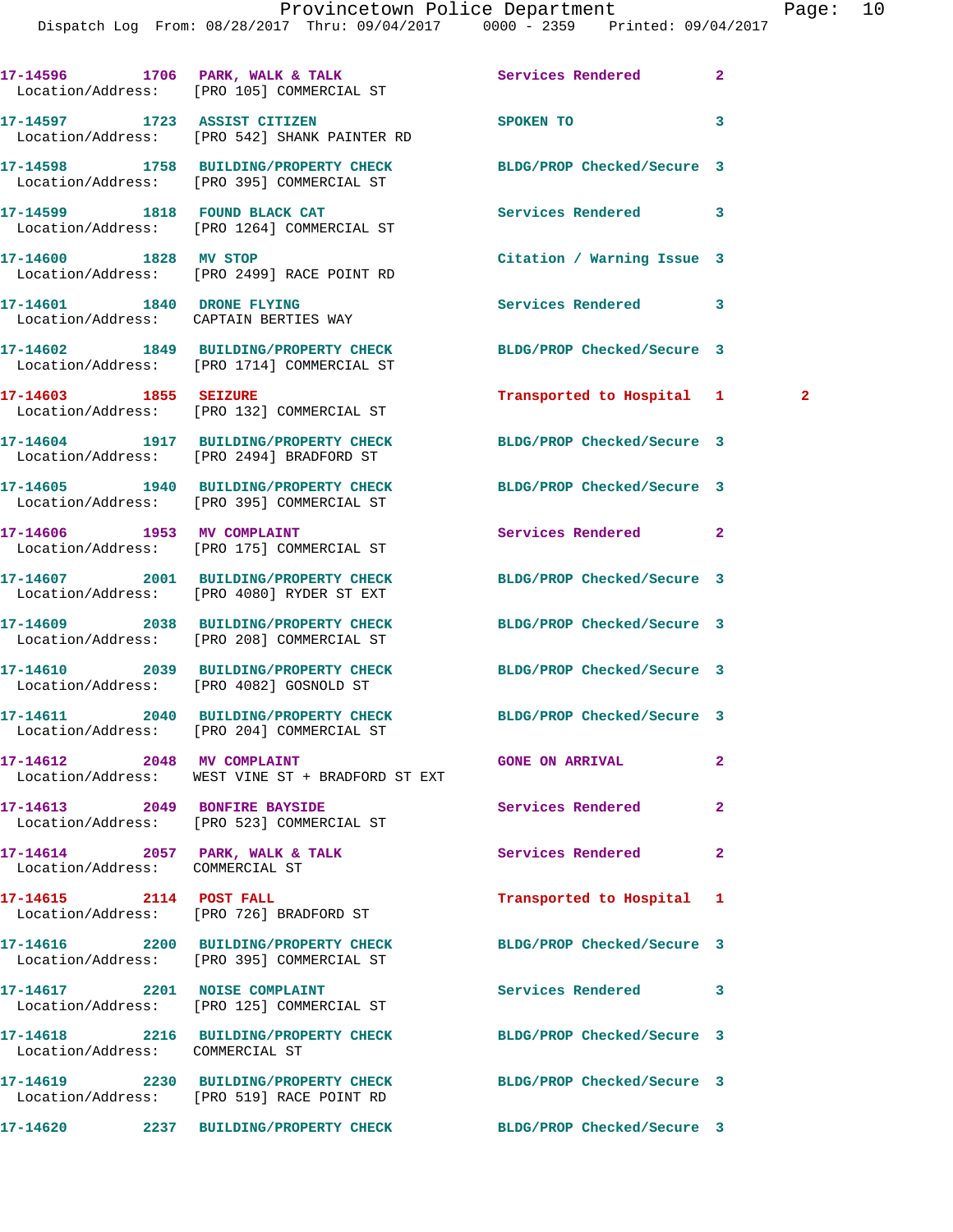|                                                      | Dispatch Log From: 08/28/2017 Thru: 09/04/2017 0000 - 2359 Printed: 09/04/2017                                    | Provincetown Police Department                                                                                                                                                                                                |              | Page: 11 |  |
|------------------------------------------------------|-------------------------------------------------------------------------------------------------------------------|-------------------------------------------------------------------------------------------------------------------------------------------------------------------------------------------------------------------------------|--------------|----------|--|
|                                                      | Location/Address: [PRO 4082] GOSNOLD ST                                                                           |                                                                                                                                                                                                                               |              |          |  |
| Refer To Arrest: 17-261-AR                           | 17-14621 2239 TRESPASS<br>Location/Address: [PRO 1989] COMMERCIAL ST                                              | Arrest(s) Made 2                                                                                                                                                                                                              |              |          |  |
|                                                      | 17-14622 2256 MEDICAL EMERGENCY PATIENT REFUSAL<br>Location/Address: [PRO 1892] SHANK PAINTER RD                  |                                                                                                                                                                                                                               | $\mathbf{1}$ |          |  |
|                                                      | 17-14623 2308 PROPERTY DAMAGE<br>Location/Address: [PRO 146] COMMERCIAL ST                                        | <b>Unfounded</b>                                                                                                                                                                                                              | 3            |          |  |
| 17-14624 2327 TRESPASS<br>Refer To Arrest: 17-262-AR | Location/Address: [PRO 3033] COMMERCIAL ST                                                                        | Arrest(s) Made                                                                                                                                                                                                                | $\mathbf{2}$ |          |  |
|                                                      | 17-14625 2350 BUILDING/PROPERTY CHECK BLDG/PROP Checked/Secure 3<br>Location/Address: [PRO 3033] COMMERCIAL ST    |                                                                                                                                                                                                                               |              |          |  |
|                                                      | 17-14626 2354 BUILDING/PROPERTY CHECK BLDG/PROP Checked/Secure 3<br>Location/Address: [PRO 175] COMMERCIAL ST     |                                                                                                                                                                                                                               |              |          |  |
| For Date: $09/01/2017$ - Friday                      |                                                                                                                   |                                                                                                                                                                                                                               |              |          |  |
|                                                      | 17-14627 0019 PARK, WALK & TALK Services Rendered 2<br>Location/Address: [PRO 105] COMMERCIAL ST                  |                                                                                                                                                                                                                               |              |          |  |
|                                                      | 17-14630 0105 BUILDING/PROPERTY CHECK Services Rendered 3<br>Location/Address: [PRO 2483] COMMERCIAL ST           |                                                                                                                                                                                                                               |              |          |  |
|                                                      | 17-14631 0125 BUILDING/PROPERTY CHECK<br>Location/Address: [PRO 175] COMMERCIAL ST                                | BLDG/PROP Checked/Secure 3                                                                                                                                                                                                    |              |          |  |
|                                                      | 17-14632 0134 BUILDING/PROPERTY CHECK Services Rendered 3<br>Location/Address: [PRO 3430] COMMERCIAL ST           |                                                                                                                                                                                                                               |              |          |  |
|                                                      | 17-14634 0145 NOISE COMPLAINT<br>Location/Address: [PRO 690] ATWOOD AVE                                           | SPOKEN TO AND TO A REAL PROPERTY OF THE STATE OF THE STATE OF THE STATE OF THE STATE OF THE STATE OF THE STATE OF THE STATE OF THE STATE OF THE STATE OF THE STATE OF THE STATE OF THE STATE OF THE STATE OF THE STATE OF THE | 3            |          |  |
|                                                      | 17-14633 0147 BUILDING/PROPERTY CHECK Services Rendered 3<br>Location/Address: [PRO 433] RYDER ST EXT             |                                                                                                                                                                                                                               |              |          |  |
|                                                      | 17-14635 0154 BUILDING/PROPERTY CHECK BLDG/PROP Checked/Secure 3<br>Location/Address: [PRO 186] COMMERCIAL ST     |                                                                                                                                                                                                                               |              |          |  |
|                                                      | Location/Address: [PRO 2494] BRADFORD ST                                                                          |                                                                                                                                                                                                                               |              |          |  |
| 17-14637 0204 MV STOP                                | Location/Address: [PRO 1953] COMMERCIAL ST                                                                        | VERBAL WARNING 3                                                                                                                                                                                                              |              |          |  |
|                                                      | 17-14638 0335 BUILDING/PROPERTY CHECK BLDG/PROP Checked/Secure 3<br>Location/Address: [PRO 545] SHANK PAINTER RD  |                                                                                                                                                                                                                               |              |          |  |
|                                                      | 17-14639 0338 BUILDING/PROPERTY CHECK BLDG/PROP Checked/Secure 3<br>Location/Address: [PRO 1778] SHANK PAINTER RD |                                                                                                                                                                                                                               |              |          |  |
|                                                      | 17-14640 0413 ANIMAL CALL<br>Location/Address: [PRO 2496] BAYBERRY AVE                                            | No Action Required 2                                                                                                                                                                                                          |              |          |  |
|                                                      | 17-14641 0438 BUILDING/PROPERTY CHECK BLDG/PROP Checked/Secure 3<br>Location/Address: [PRO 488] MAYFLOWER ST      |                                                                                                                                                                                                                               |              |          |  |
|                                                      | 17-14642 0449 MV OBSERVANCE / ASSIGNMENT Services Rendered 3<br>Location/Address: BRADFORD ST + HIGH POLE HILL    |                                                                                                                                                                                                                               |              |          |  |
|                                                      | 17-14643 0457 BUILDING/PROPERTY CHECK BLDG/PROP Checked/Secure 3<br>Location/Address: [PRO 4026] STABLE PATH      |                                                                                                                                                                                                                               |              |          |  |
|                                                      | 17-14644 0458 MV OBSERVANCE / ASSIGNMENT Services Rendered 3                                                      |                                                                                                                                                                                                                               |              |          |  |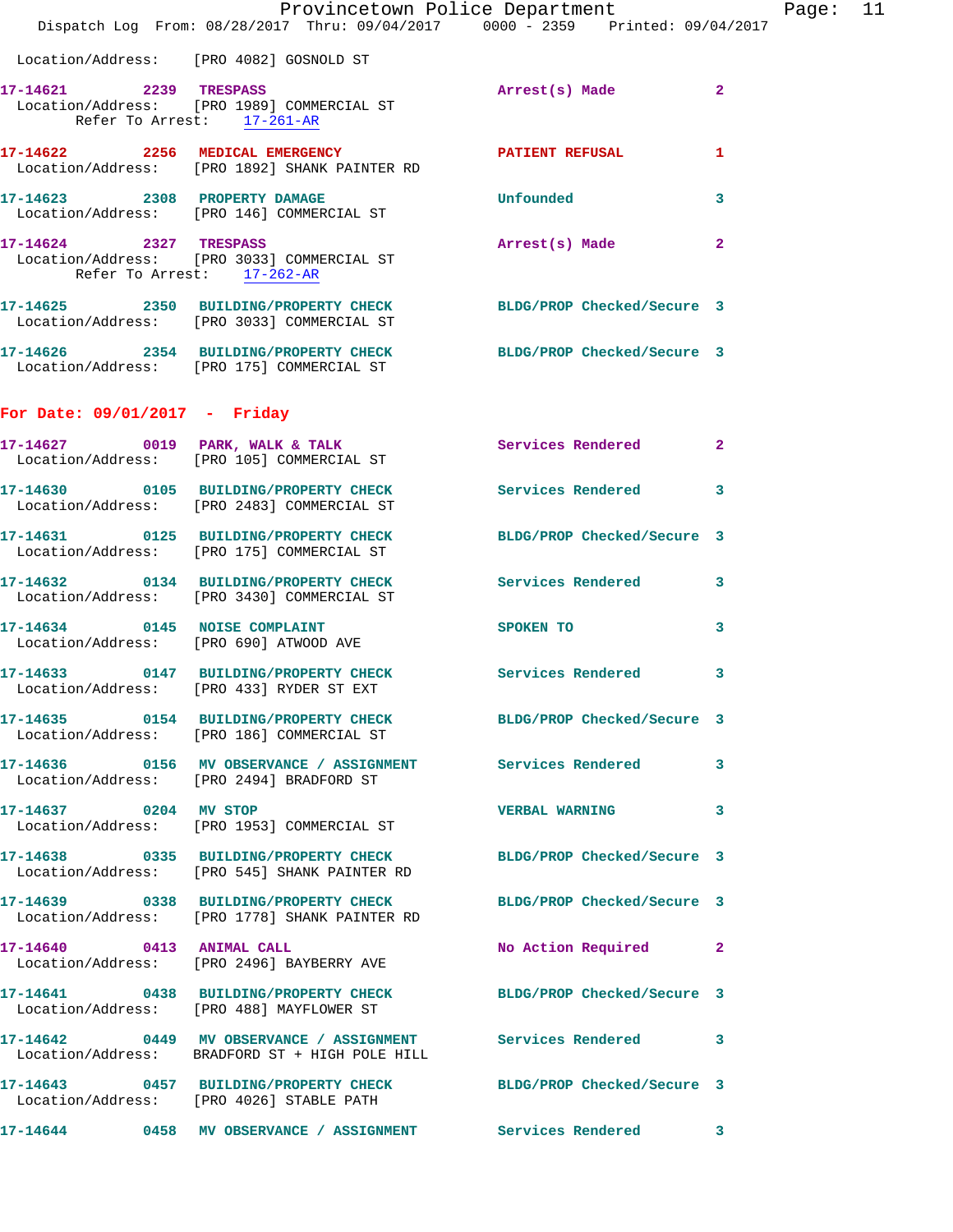|                                        | Provincetown Police Department Page: 12<br>Dispatch Log From: 08/28/2017 Thru: 09/04/2017 0000 - 2359 Printed: 09/04/2017 |                            |              |  |
|----------------------------------------|---------------------------------------------------------------------------------------------------------------------------|----------------------------|--------------|--|
| Location/Address: [PRO 4048] ROUTE 6   |                                                                                                                           |                            |              |  |
|                                        | 17-14645 0508 BUILDING/PROPERTY CHECK BLDG/PROP Checked/Secure 3<br>Location/Address: [PRO 395] COMMERCIAL ST             |                            |              |  |
|                                        | 17-14646 0520 BUILDING/PROPERTY CHECK BLDG/PROP Checked/Secure 3<br>Location/Address: [PRO 3259] MACMILLAN WHARF          |                            |              |  |
|                                        | 17-14647 0524 BUILDING/PROPERTY CHECK BLDG/PROP Checked/Secure 3<br>Location/Address: [PRO 444] HIGH POLE HILL            |                            |              |  |
|                                        | 17-14648 0529 MV OBSERVANCE / ASSIGNMENT No Action Required 3<br>Location/Address: SHANK PAINTER RD + ROUTE 6             |                            |              |  |
|                                        | 17-14649 0541 BUILDING/PROPERTY CHECK BLDG/PROP Checked/Secure 3<br>Location/Address: [PRO 99] COMMERCIAL ST              |                            |              |  |
|                                        | 17-14650 0555 MV OBSERVANCE / ASSIGNMENT Services Rendered<br>Location/Address: RACE POINT RD + SEASHORE PARK DR          |                            | 3            |  |
| Location/Address: [PRO 3440] ROUTE 6   | 17-14651 0601 MV OBSERVANCE / ASSIGNMENT Services Rendered 3                                                              |                            |              |  |
|                                        | 17-14652 0621 BUILDING/PROPERTY CHECK BLDG/PROP Checked/Secure 3<br>Location/Address: [PRO 3921] ROUTE 6                  |                            |              |  |
| Location/Address: ROUTE 6 + SNAIL RD   | 17-14653 0751 MV OBSERVANCE / ASSIGNMENT Services Rendered                                                                |                            | 3            |  |
| Refer To Arrest: 17-261-AR             | 17-14655 0754 SERVICE CALL / POLICE/COURT Services Rendered 3<br>Location/Address: [PRO 542] SHANK PAINTER RD             |                            |              |  |
|                                        | 17-14654 0758 MV STOP<br>Location/Address: [PRO 2479] ROUTE 6                                                             | Citation / Warning Issue 3 |              |  |
| Location/Address: [PRO 4036] POINT ST  | 17-14656 0843 MEDICAL EMERGENCY/FALL 2 PATIENT REFUSAL 1                                                                  |                            |              |  |
|                                        | 17-14657 0928 BUILDING/PROPERTY CHECK Services Rendered<br>Location/Address: [PRO 395] COMMERCIAL ST                      |                            | 3            |  |
| 17-14658 1005 PARADE                   | Location/Address: [PRO 2492] WINSLOW ST                                                                                   | Services Rendered          | $\mathbf{2}$ |  |
| 17-14659 1008 BIKE GENERAL             | Location/Address: [PRO 519] RACE POINT RD                                                                                 | Services Rendered          | $\mathbf{2}$ |  |
|                                        | 17-14660 1020 FIRE, BRUSH<br>Location/Address: [PRO 517] RACE POINT RD                                                    | Extinguished               | $\mathbf{1}$ |  |
|                                        | 17-14661 1050 SERVICE CALL / POLICE Services Rendered<br>Location/Address: [PRO 442] HARRY KEMP WAY                       |                            | 3            |  |
|                                        | 17-14662 1058 SERVICE CALL / POLICE/DRONE Services Rendered<br>Location/Address: [PRO 3259] MACMILLAN WHARF               |                            | 3            |  |
|                                        | 17-14663 1107 ANIMAL CALL/GOOSE<br>Location/Address: [PRO 564] BAYBERRY AVE                                               | Services Rendered          | $\mathbf{2}$ |  |
| Location/Address: PEARL ST             | 17-14664 1130 PARKING COMPLAINT / GENERAL GONE ON ARRIVAL                                                                 |                            | 3            |  |
|                                        | 17-14665 1143 PARK, WALK & TALK<br>Location/Address: [PRO 105] COMMERCIAL ST                                              | No Action Required         | $\mathbf{2}$ |  |
|                                        | 17-14666 1156 PARK, WALK & TALK 1988 Services Rendered 2<br>Location/Address: [PRO 537] SHANK PAINTER RD                  |                            |              |  |
| Location/Address: [PRO 4005] SCHOOL ST | 17-14667 1206 PARKING COMPLAINT / GENERAL Services Rendered                                                               |                            | 3            |  |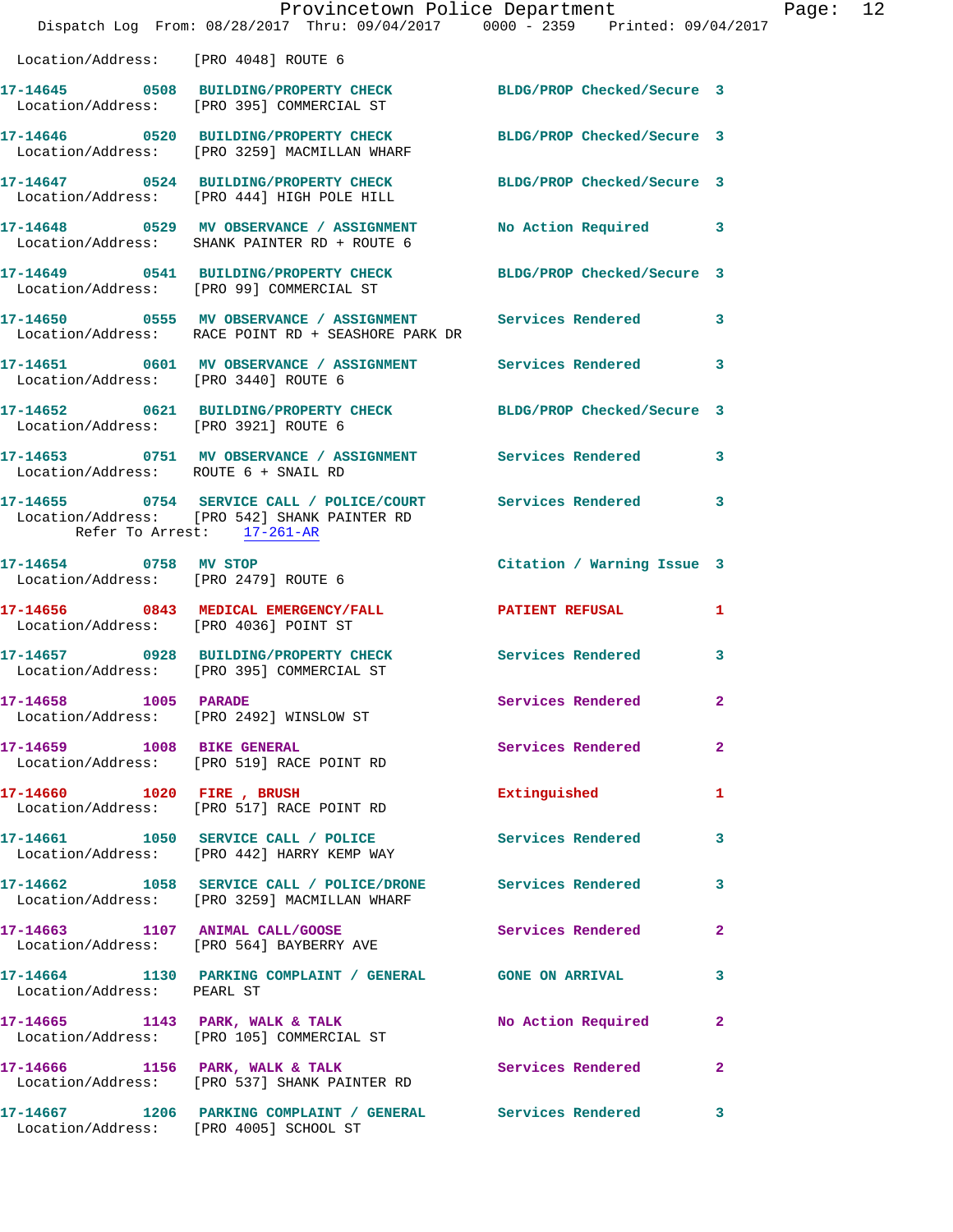**17-14669 1226 SERVICE CALL / POLICE Services Rendered 3** 

|                                                                          | Location/Address: [PRO 3296] SHANK PAINTER RD                                                                     |                            |                         |
|--------------------------------------------------------------------------|-------------------------------------------------------------------------------------------------------------------|----------------------------|-------------------------|
|                                                                          | 17-14686 1230 SERVICE CALL / POLICE<br>Location/Address: [PRO 155] COMMERCIAL ST                                  | Services Rendered 3        |                         |
|                                                                          | 17-14670 1249 BUILDING/PROPERTY CHECK<br>Location/Address: [PRO 105] COMMERCIAL ST                                | BLDG/PROP Checked/Secure 3 |                         |
|                                                                          | 17-14671 1326 BUILDING/PROPERTY CHECK<br>Location/Address: [PRO 2483] COMMERCIAL ST                               | Services Rendered 3        |                         |
|                                                                          | 17-14673 1330 MEDICAL EMERGENCY/D.O.T.<br>Location/Address: [PRO 440] HARRY KEMP WAY                              | Transported to Hospital 1  |                         |
|                                                                          | 17-14672 1334 PARK, WALK & TALK<br>Location/Address: [PRO 2500] COMMERCIAL ST                                     | Services Rendered 2        |                         |
| Location/Address: [PRO 3287] ROUTE 6                                     | 17-14674 1338 BUILDING/PROPERTY CHECK BLDG/PROP Checked/Secure 3                                                  |                            |                         |
| Location/Address: SHANK PAINTER RD                                       | 17-14675 1413 MV OBSERVANCE / ASSIGNMENT Services Rendered 3                                                      |                            |                         |
|                                                                          | 17-14676 1422 SERVICE CALL / POLICE<br>Location/Address: [PRO 1047] PEARL ST                                      | Services Rendered 3        |                         |
| 17-14679   1602 MV STOP                                                  | Location/Address: [PRO 3523] BRADFORD ST                                                                          | Citation / Warning Issue 3 |                         |
|                                                                          | 17-14680 1608 LOST WALLET/DRIVERS LICENSE Services Rendered<br>Location/Address: [PRO 542] SHANK PAINTER RD       |                            | 3                       |
|                                                                          | 17-14682 1621 MISSING CHILD/LOCATED<br>Location/Address: [PRO 2810] COMMERCIAL ST                                 | Services Rendered          | 1                       |
|                                                                          | 17-14681 1623 MV OBSERVANCE / ASSIGNMENT<br>Location/Address: [PRO 74] BRADFORD ST EXT                            | Services Rendered          | $\overline{\mathbf{3}}$ |
| 17-14684 1637 CRAIGSLIST SCAM                                            | Location/Address: [PRO 352] COMMERCIAL ST                                                                         | FOLLOW UP                  | $\mathbf{2}$            |
| 17-14688 1712 MV STOP<br>Location/Address: ROUTE 6                       |                                                                                                                   | <b>VERBAL WARNING</b>      | $\overline{\mathbf{3}}$ |
| Location/Address: COMMERCIAL ST                                          | 17-14691 1839 PARK, WALK & TALK                                                                                   | Services Rendered 2        |                         |
|                                                                          | 17-14692 1859 PARKING COMPLAINT / GENERAL Citation / Warning Issue 3<br>Location/Address: [PRO 361] COMMERCIAL ST |                            |                         |
|                                                                          | 17-14693 1901 MV OBSERVANCE / ASSIGNMENT Services Rendered 3<br>Location: [PRO 3672] TOWN LINE                    |                            |                         |
| 17-14694 1904 MV STOP<br>Location/Address: [PRO 2513] ROUTE 6            |                                                                                                                   | <b>VERBAL WARNING</b>      | $\mathbf{3}$            |
|                                                                          |                                                                                                                   | <b>Services Rendered</b>   | $\mathbf{3}$            |
| 17-14695 1944 ASSIST CITIZEN                                             | Location/Address: [PRO 542] SHANK PAINTER RD                                                                      | SPOKEN TO                  | 3                       |
|                                                                          | 17-14753 2000 SUSPICIOUS ACTIVITY<br>Location/Address: [PRO 2277] BRADFORD ST                                     | Investigated               | $\mathbf{2}$            |
|                                                                          | 17-14697 2017 HAZARDS<br>Location/Address: [PRO 2490] PROVINCELANDS RD                                            | Referred to Other Agency 2 |                         |
| 17-14698 2020 CARDIAC/VOMITTING<br>Location/Address: [PRO 1495] ALDEN ST |                                                                                                                   | Transported to Hospital 1  |                         |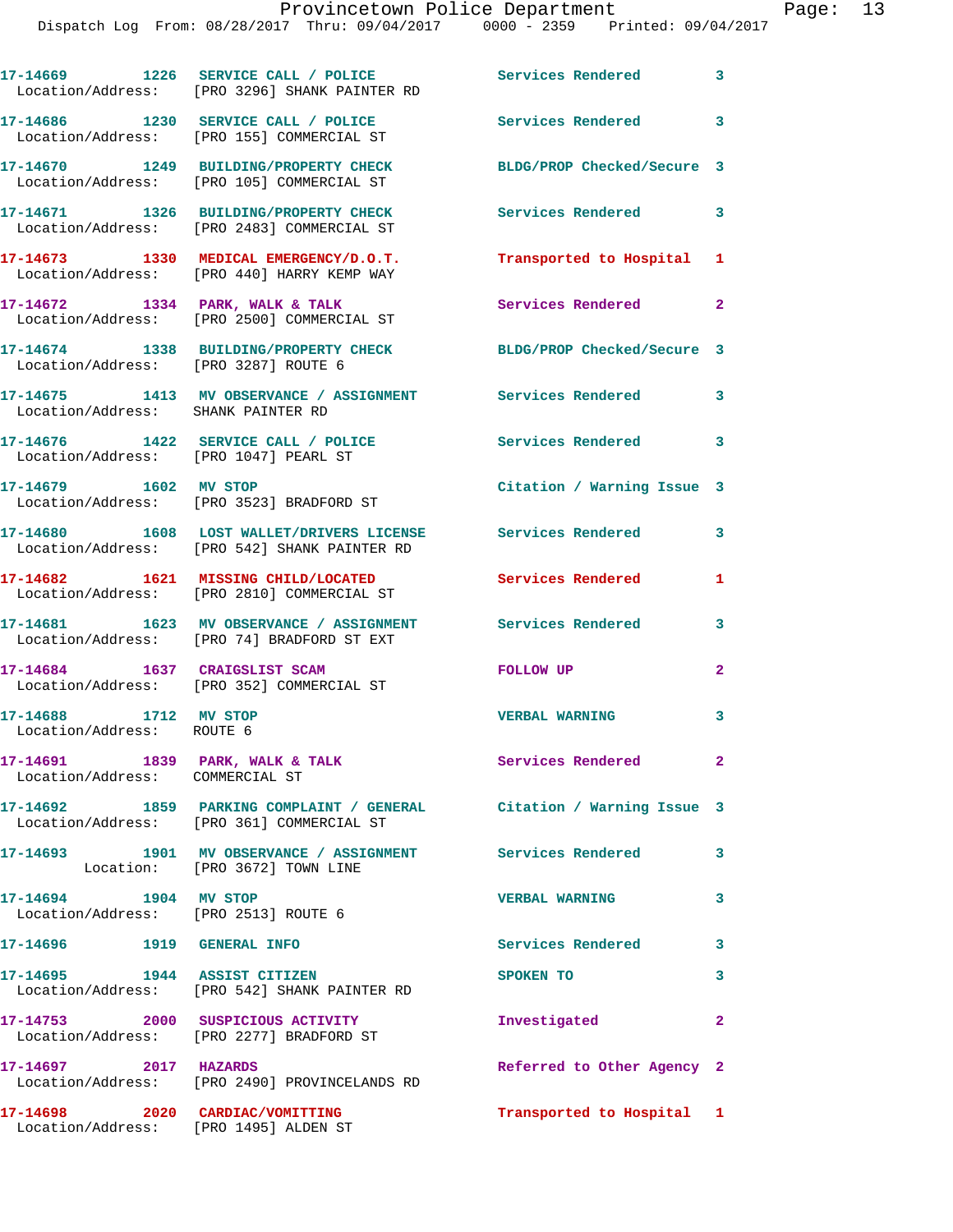|                                                                  | 17-14699 2043 BUILDING/PROPERTY CHECK<br>Location/Address: [PRO 444] HIGH POLE HILL                          | BLDG/PROP Checked/Secure 3 |                |
|------------------------------------------------------------------|--------------------------------------------------------------------------------------------------------------|----------------------------|----------------|
|                                                                  | 17-14700 2051 MV OBSERVANCE / ASSIGNMENT Services Rendered 3<br>Location/Address: [PRO 539] SHANK PAINTER RD |                            |                |
|                                                                  | 17-14701 2056 BUILDING/PROPERTY CHECK<br>Location/Address: [PRO 175] COMMERCIAL ST                           | BLDG/PROP Checked/Secure 3 |                |
| 17-14702 2109 BAR CHECK                                          | Location/Address: [PRO 2832] COMMERCIAL ST                                                                   | Services Rendered          | $\mathbf{2}$   |
| 17-14703 2112 BAR CHECK                                          | Location/Address: [PRO 3908] COMMERCIAL ST                                                                   | Services Rendered          | $\mathbf{2}$   |
| 17-14704 2117 BAR CHECK                                          | Location/Address: [PRO 2750] COMMERCIAL ST                                                                   | Services Rendered          | $\mathbf{2}$   |
|                                                                  | 17-14705 2119 MEDICAL EMERGENCY<br>Location/Address: [PRO 3443] COMMERCIAL ST                                | Services Rendered          | 1              |
| 17-14706 2136 BAR CHECK                                          | Location/Address: [PRO 3702] COMMERCIAL ST                                                                   | Services Rendered          | $\mathbf{2}$   |
| Location/Address: COMMERCIAL ST                                  | 17-14707 2137 BUILDING/PROPERTY CHECK                                                                        | BLDG/PROP Checked/Secure 3 |                |
|                                                                  | 17-14708 2138 BUILDING/PROPERTY CHECK<br>Location/Address: [PRO 1714] COMMERCIAL ST                          | BLDG/PROP Checked/Secure 3 |                |
| 17-14709 2141 BAR CHECK                                          | Location/Address: [PRO 2605] COMMERCIAL ST                                                                   | Services Rendered 2        |                |
|                                                                  | 17-14710 2143 BUILDING/PROPERTY CHECK<br>Location/Address: [PRO 1952] COMMERCIAL ST                          | BLDG/PROP Checked/Secure 3 |                |
| 17-14711 2152 BAR CHECK                                          | Location/Address: [PRO 208] COMMERCIAL ST                                                                    | Services Rendered          | $\mathbf{2}$   |
| 17-14712 2158 MEDICAL/DOG BITE<br>Location/Address: NICKERSON ST |                                                                                                              | Services Rendered          | 1              |
| 17-14713 2201 MV STOP<br>Location/Address: [PRO 2513] ROUTE 6    |                                                                                                              | Citation / Warning Issue 3 |                |
| 17-14714 2202 BAR CHECK                                          | Location/Address: [PRO 3443] COMMERCIAL ST                                                                   | <b>Services Rendered</b>   | $\mathbf{2}^-$ |
| 17-14715 2208 BAR CHECK                                          | Location/Address: [PRO 312] COMMERCIAL ST                                                                    | Services Rendered          | $\overline{2}$ |
| 17-14716 2219 BAR CHECK                                          | Location/Address: [PRO 253] COMMERCIAL ST                                                                    | Services Rendered          | $\mathbf{2}$   |
| 17-14717 2222 EVAL                                               | Location/Address: [PRO 1892] SHANK PAINTER RD                                                                | Services Rendered          | 1              |
| 17-14718 2227 MV STOP                                            | Location/Address: COMMERCIAL ST + RYDER ST                                                                   | <b>VERBAL WARNING</b>      | 3              |
|                                                                  | 17-14719 2325 BUILDING/PROPERTY CHECK<br>Location/Address: [PRO 182] COMMERCIAL ST                           | BLDG/PROP Checked/Secure 3 |                |
|                                                                  | 17-14720 2329 BUILDING/PROPERTY CHECK<br>Location/Address: [PRO 106] COMMERCIAL ST                           | BLDG/PROP Checked/Secure 3 |                |
| 17-14721 2331 FIGHT                                              | Location/Address: [PRO 484] MASONIC PL                                                                       | Peace Restored             | 1.             |
| 17-14722 2338 B & E / BURGLARY                                   |                                                                                                              | Investigated               | $\mathbf{2}$   |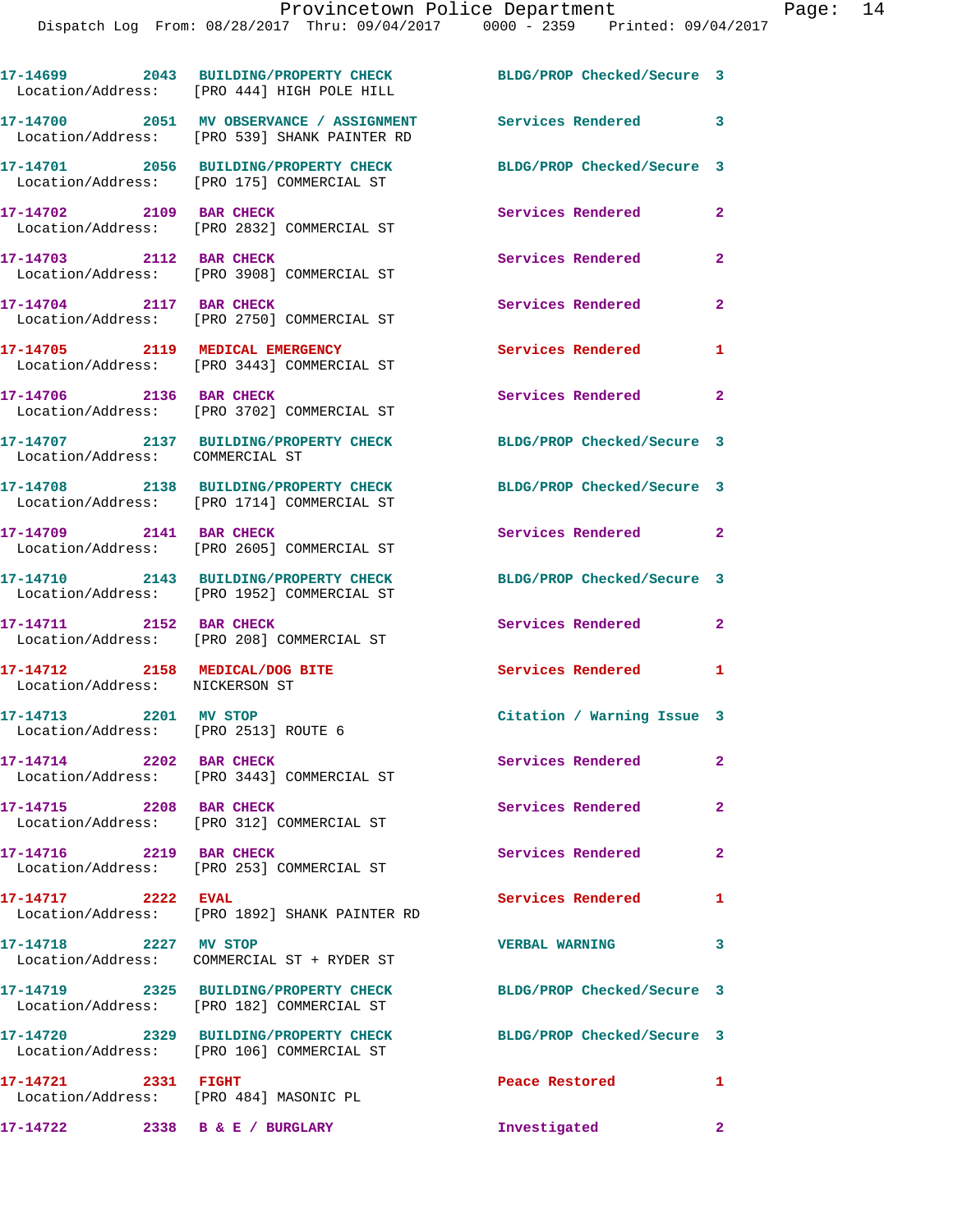|                                      | Dispatch Log From: 08/28/2017 Thru: 09/04/2017 0000 - 2359 Printed: 09/04/2017                                   | Provincetown Police Department |              | Page: 15 |  |
|--------------------------------------|------------------------------------------------------------------------------------------------------------------|--------------------------------|--------------|----------|--|
|                                      | Location/Address: [PRO 60] BRADFORD ST                                                                           |                                |              |          |  |
|                                      | 17-14723 2352 BY-LAW VIOLATION Services Rendered 2<br>Location/Address: [PRO 105] COMMERCIAL ST                  |                                |              |          |  |
|                                      | 17-14724 2357 ASSAULT<br>Location/Address: [PRO 2832] COMMERCIAL ST<br>Refer To Arrest: 17-263-AR                | Arrest(s) Made                 | $\mathbf{1}$ |          |  |
| For Date: $09/02/2017$ - Saturday    |                                                                                                                  |                                |              |          |  |
|                                      | 17-14725 0036 TRESPASS<br>Location/Address: [PRO 1260] COMMERCIAL ST                                             | Services Rendered 2            |              |          |  |
| 17-14726 0110 MV STOP                | Location/Address: BRADFORD ST + CONWELL ST                                                                       | <b>VERBAL WARNING</b>          | 3            |          |  |
|                                      | 17-14728 0121 BUILDING/PROPERTY CHECK<br>Location/Address: [PRO 105] COMMERCIAL ST                               | BLDG/PROP Checked/Secure 3     |              |          |  |
|                                      | 17-14730 0237 BHOC TRANSPORT<br>Location/Address: [PRO 542] SHANK PAINTER RD<br>Refer To Arrest: 17-263-AR       | Transferred Custody 3          |              |          |  |
|                                      | 17-14731 0346 BUILDING/PROPERTY CHECK BLDG/PROP Checked/Secure 3<br>Location/Address: [PRO 530] SHANK PAINTER RD |                                |              |          |  |
|                                      | 17-14732 0523 BUILDING/PROPERTY CHECK BLDG/PROP Checked/Secure 3<br>Location/Address: [PRO 440] HARRY KEMP WAY   |                                |              |          |  |
| 17-14733 0647 LOST IPHONE 5          | Location/Address: [PRO 542] SHANK PAINTER RD                                                                     | Services Rendered 3            |              |          |  |
| Location/Address: [PRO 4048] ROUTE 6 | 17-14734 0745 MV OBSERVANCE / ASSIGNMENT Services Rendered                                                       |                                | 3            |          |  |
|                                      | 17-14735 0803 MV OBSERVANCE / ASSIGNMENT No Action Required<br>Location/Address: HOWLAND ST + HARRY KEMP WAY     |                                | 3            |          |  |
|                                      | 17-14736 0919 LOST WALLET<br>Location/Address: [PRO 542] SHANK PAINTER RD                                        | Services Rendered              | 3            |          |  |
| Location/Address: ROUTE 6 + SNAIL RD | 17-14737 0929 MV OBSERVANCE / ASSIGNMENT No Action Required 3                                                    |                                |              |          |  |
|                                      | 17-14739 1017 LOST DRIVER'S LICENSE Services Rendered 3<br>Location/Address: [PRO 542] SHANK PAINTER RD          |                                |              |          |  |
|                                      | 17-14740 1042 SERVICE CALL / POLICE/DRONE Services Rendered 3<br>Location/Address: [PRO 444] HIGH POLE HILL      |                                |              |          |  |
| Location/Address: COMMERCIAL ST      | 17-14741 1052 HARASSMENT                                                                                         | Services Rendered              | $\mathbf{2}$ |          |  |
|                                      | 17-14742 1106 BUILDING/PROPERTY CHECK Services Rendered 3<br>Location/Address: [PRO 3430] COMMERCIAL ST          |                                |              |          |  |
|                                      | 17-14743 1110 MV STOP<br>Location/Address: [PRO 2059] BRADFORD ST                                                | <b>VERBAL WARNING</b>          | 3            |          |  |
|                                      | 17-14744 1123 SERVICE CALL / POLICE/DRONE Services Rendered 3<br>Location/Address: [PRO 1207] COMMERCIAL ST      |                                |              |          |  |
|                                      | 17-14745 1132 MV STOP<br>Location/Address: [PRO 2540] RACE POINT RD                                              | Citation / Warning Issue 3     |              |          |  |
| 17-14746 1133 ANIMAL CALL            | Location/Address: [PRO 2181] SHIPS WAY RD                                                                        | SPOKEN TO                      | $\mathbf{2}$ |          |  |
|                                      | 17-14748 1158 BUILDING/PROPERTY CHECK BLDG/PROP Checked/Secure 3                                                 |                                |              |          |  |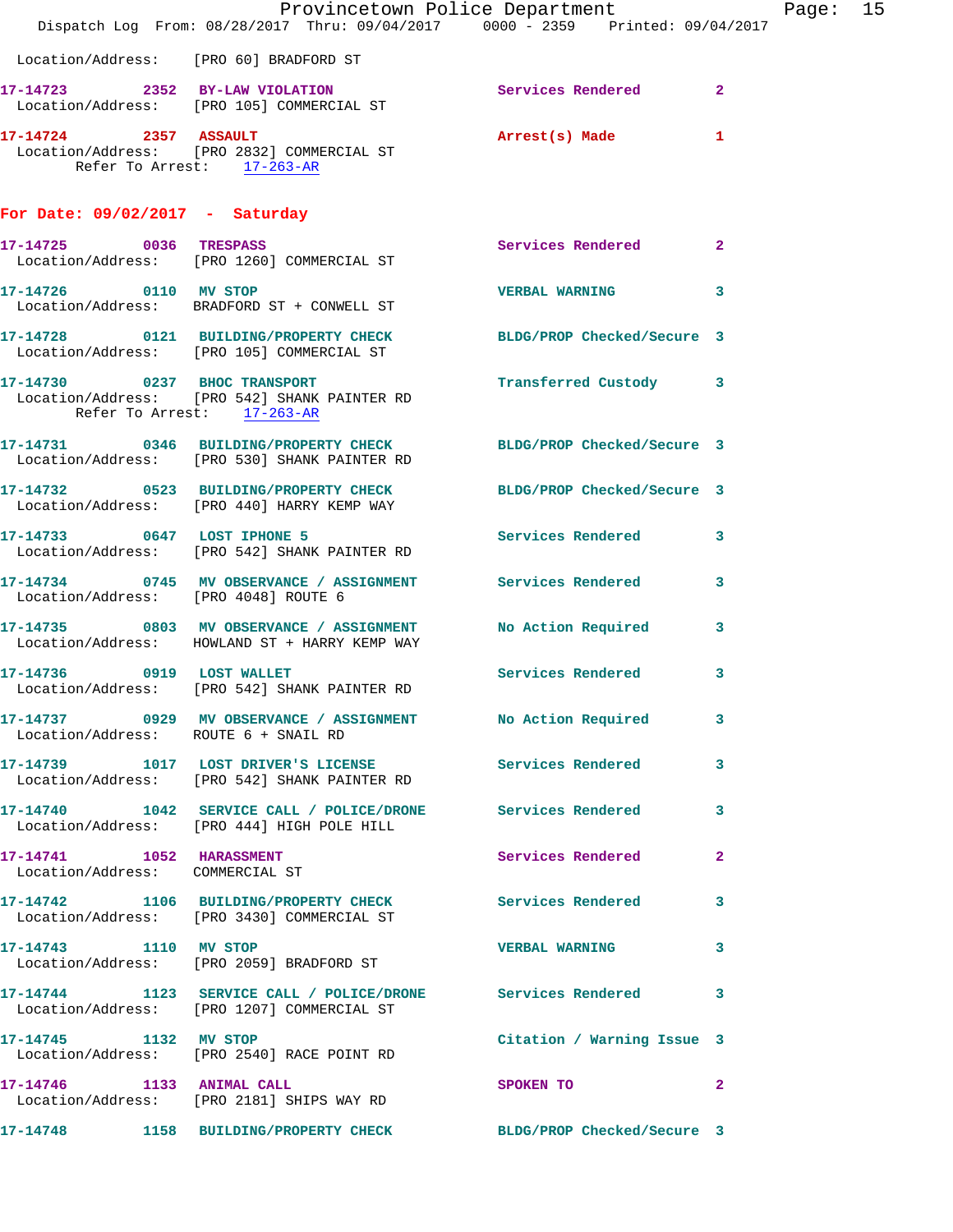|                                                               | Provincetown Police Department The Rage: 16<br>Dispatch Log From: 08/28/2017 Thru: 09/04/2017 0000 - 2359 Printed: 09/04/2017 |                            |                |   |  |
|---------------------------------------------------------------|-------------------------------------------------------------------------------------------------------------------------------|----------------------------|----------------|---|--|
|                                                               | Location/Address: [PRO 3033] COMMERCIAL ST                                                                                    |                            |                |   |  |
|                                                               | 17-14749 1315 SUSPICIOUS ACTIVITY 1nvestigated 2<br>Location/Address: [PRO 356] COMMERCIAL ST                                 |                            |                |   |  |
|                                                               | 17-14750 1407 PARK, WALK & TALK<br>Location: [PRO 3431] LOPES SQUARE                                                          | No Action Required 2       |                |   |  |
| Location/Address: [PRO 3287] ROUTE 6                          | 17-14751 1408 BUILDING/PROPERTY CHECK BLDG/PROP Checked/Secure 3                                                              |                            |                |   |  |
|                                                               | 17-14752 1424 PARKING COMPLAINT / GENERAL Citation / Warning Issue 3<br>Location/Address: [PRO 361] COMMERCIAL ST             |                            |                |   |  |
|                                                               | 17-14754 1536 MEDICAL EMERGENCY<br>Location/Address: [PRO 3259] MACMILLAN WHARF                                               | Services Rendered 1        |                |   |  |
|                                                               | 17-14755 1536 HAZARDS/BROKEN STEP Services Rendered 2<br>Location/Address: [PRO 2543] MACMILLAN WHARF                         |                            |                |   |  |
|                                                               | 17-14757 1548 PARK, WALK & TALK<br>Location/Address: [PRO 105] COMMERCIAL ST                                                  | Services Rendered          | $\overline{2}$ |   |  |
| Location/Address: ROUTE 6                                     | 17-14758 1602 MV OBSERVANCE / ASSIGNMENT Services Rendered 3                                                                  |                            |                |   |  |
| 17-14759 1612 MV STOP                                         | Location/Address: [PRO 2479] ROUTE 6                                                                                          | Citation / Warning Issue 3 |                |   |  |
|                                                               | 17-14760 1619 BIKE ACCIDENT<br>Location/Address: COMMERCIAL ST + HOWLAND ST                                                   | Transported to Hospital 1  |                |   |  |
|                                                               | 17-14840 1626 LOST FORD KEY/GREEN CARABINER Services Rendered 3<br>Location/Address: [PRO 542] SHANK PAINTER RD               |                            |                |   |  |
|                                                               | $17-14761$ 1702 D.O.T.<br>Location/Address: [PRO 440] HARRY KEMP WAY                                                          | Transported to Hospital 1  |                |   |  |
| 17-14764 1751 MV STOP                                         | Location/Address: [PRO 1997] COMMERCIAL ST                                                                                    | VERBAL WARNING 3           |                |   |  |
|                                                               | 17-14767 1822 DISTURBANCE (CIT)<br>Location/Address: [PRO 1115] STANDISH ST                                                   | <b>Services Rendered</b>   | $\mathbf{1}$   |   |  |
|                                                               | 17-14768 1909 LOST ORANGE PURSE<br>Location/Address: [PRO 542] SHANK PAINTER RD                                               | Services Rendered          | 3              |   |  |
| Location/Address: COMMERCIAL ST<br>Refer To Arrest: 17-266-AR | 17-14769 1917 TRESPASS/ARREST                                                                                                 | Arrest(s) Made 2           |                | 1 |  |
|                                                               | 17-14770 1921 MEDICAL EMERGENCY<br>Location/Address: [PRO 530] SHANK PAINTER RD                                               | <b>PATIENT REFUSAL</b>     | 1              |   |  |
| Location/Address: COMMERCIAL ST                               | 17-14784 1925 BUILDING/PROPERTY CHECK Services Rendered                                                                       |                            | 3              |   |  |
| 17-14771 1926 PROPERTY DAMAGE                                 | Location/Address: SHANK PAINTER RD + BRADFORD ST                                                                              | Referred to Other Agency 3 |                |   |  |
|                                                               | 17-14785 1926 BUILDING/PROPERTY CHECK<br>Location/Address: [PRO 1714] COMMERCIAL ST                                           | BLDG/PROP Checked/Secure 3 |                |   |  |
| Location/Address: COMMERCIAL ST                               | 17-14772 1941 MISSING PERSON/LOCATED Services Rendered 1                                                                      |                            |                |   |  |
| Location/Address: BRADFORD ST                                 | 17-14774 1956 MEDICAL EMERGENCY                                                                                               | Transported to Hospital 1  |                |   |  |
| 17-14775 2023 COMPLAINT                                       | Location/Address: [PRO 182] COMMERCIAL ST                                                                                     | Services Rendered 3        |                |   |  |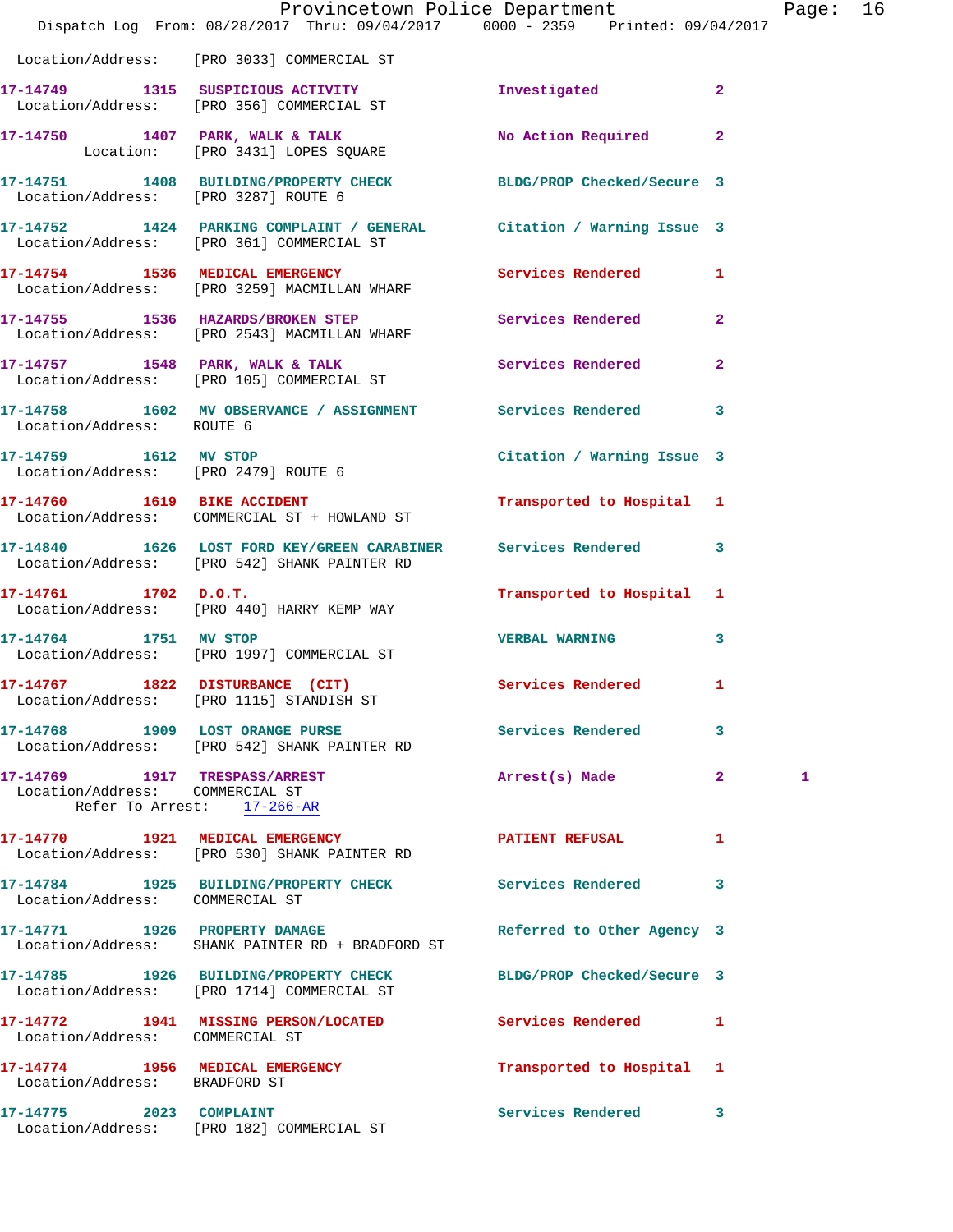| 17-14777 2132 BAR CHECK                                                 | Location/Address: [PRO 3712] RYDER ST EXT                                                                    | Services Rendered 2                      |                            |
|-------------------------------------------------------------------------|--------------------------------------------------------------------------------------------------------------|------------------------------------------|----------------------------|
|                                                                         | 17-14778 2146 MEDICAL EMERGENCY<br>Location/Address: [PRO 253] COMMERCIAL ST                                 | Transported to Hospital 1                |                            |
| 17-14781 2219 BAR CHECK                                                 | Location/Address: [PRO 399] COMMERCIAL ST                                                                    | Services Rendered 2                      |                            |
| 17-14782 2222 BAR CHECK                                                 | Location/Address: [PRO 3619] COMMERCIAL ST                                                                   | Services Rendered 2                      |                            |
|                                                                         | 17-14783 2229 BUILDING/PROPERTY CHECK<br>Location/Address: [PRO 4080] RYDER ST EXT                           | BLDG/PROP Checked/Secure 3               |                            |
| 17-14786 2232 BAR CHECK                                                 | Location/Address: [PRO 272] COMMERCIAL ST                                                                    | Services Rendered                        | $\mathbf{2}$               |
| 17-14788 2240 BAR CHECK                                                 | Location/Address: [PRO 2675] COMMERCIAL ST                                                                   | Services Rendered                        | $\overline{\phantom{0}}$ 2 |
| Location/Address: COMMERCIAL ST                                         | 17-14790 2319 BUILDING/PROPERTY CHECK                                                                        | BLDG/PROP Checked/Secure 3               |                            |
| 17-14791 2329 BAR CHECK                                                 | Location/Address: [PRO 484] MASONIC PL                                                                       | BLDG/PROP Checked/Secure 2               |                            |
|                                                                         | 17-14792 2332 NOISE COMPLAINT<br>Location/Address: [PRO 2163] COMMERCIAL ST                                  | <b>Services Rendered</b> 3               |                            |
|                                                                         | 17-14793 2343 MEDICAL EMERGENCY<br>Location/Address: [PRO 487] COMMERCIAL ST                                 | <b>PATIENT REFUSAL</b>                   | 1                          |
|                                                                         | 17-14794 2356 MV OBSERVANCE / ASSIGNMENT Services Rendered 3<br>Location/Address: BRADFORD ST + STANDISH ST  |                                          |                            |
| For Date: $09/03/2017$ - Sunday                                         |                                                                                                              |                                          |                            |
|                                                                         | 17-14795 0004 LARCENY / FORGERY / FRAUD Services Rendered 2<br>Location/Address: [PRO 4087] COMMERCIAL ST    |                                          |                            |
| 17-14796 0017 NOISE COMPLAINT<br>Location/Address: [PRO 690] ATWOOD AVE |                                                                                                              | Services Rendered 3                      |                            |
|                                                                         | 17-14797 0031 PARK, WALK & TALK<br>Location/Address: [PRO 105] COMMERCIAL ST                                 | <b>Services Rendered</b>                 | $\mathbf{2}$               |
|                                                                         | 17-14798 0048 MV OBSERVANCE / ASSIGNMENT No Action Required 3<br>Location/Address: [PRO 2577] BRADFORD ST    |                                          |                            |
|                                                                         | 17-14799 0049 DISTURBANCE / FIGHT / ARGUMENT Services Rendered<br>Location/Address: [PRO 3276] COMMERCIAL ST |                                          | 1                          |
|                                                                         | 17-14800 0100 ANIMAL CALL/LOOSE DOG<br>Location/Address: [PRO 2577] BRADFORD ST                              | <b>Services Rendered</b>                 | $\mathbf{2}$               |
|                                                                         | 17-14802 0143 BUILDING/PROPERTY CHECK<br>Location/Address: [PRO 530] SHANK PAINTER RD                        | BLDG/PROP Checked/Secure 3               |                            |
| 17-14803 0150 MV STOP                                                   | Location/Address: [PRO 3430] COMMERCIAL ST                                                                   | <b>VERBAL WARNING</b>                    | $\overline{\mathbf{3}}$    |
| 17-14804 0220 MV STOP                                                   | Location/Address: [PRO 165] COMMERCIAL ST<br>Refer To Arrest: 17-269-AR                                      | Arrest(s) Made<br>$\sim$ $\sim$ $\sim$ 3 |                            |
| 17-14805 0230 ALARM - FIRE                                              | Location/Address: [PRO 440] HARRY KEMP WAY                                                                   | False Alarm                              | 1                          |
|                                                                         |                                                                                                              |                                          |                            |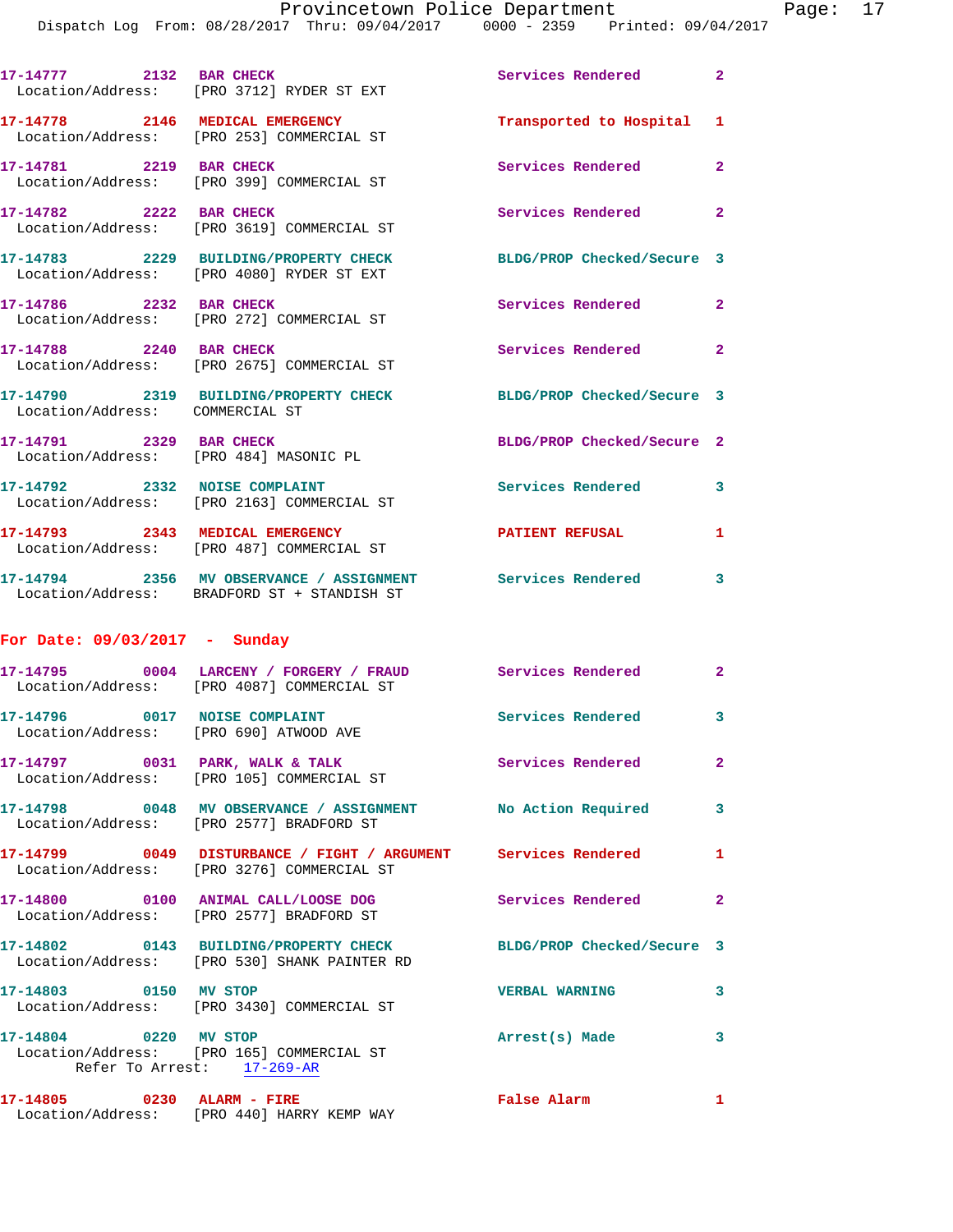|                                                        | Provincetown Police Department<br>Dispatch Log From: 08/28/2017 Thru: 09/04/2017 0000 - 2359 Printed: 09/04/2017   |                            |                         | Page: 18     |  |
|--------------------------------------------------------|--------------------------------------------------------------------------------------------------------------------|----------------------------|-------------------------|--------------|--|
| Location/Address: [PRO 80] CARVER ST                   | 17-14806 0232 MEDICAL EMERGENCY                                                                                    | Transported to Hospital 1  |                         |              |  |
| Location/Address: BRADFORD ST                          | 17-14807 0513 ASSIST CITIZEN                                                                                       | Services Rendered 3        |                         |              |  |
| Location/Address: ROUTE 6                              | 17-14808 0604 MV OBSERVANCE / ASSIGNMENT Services Rendered                                                         |                            | 3                       |              |  |
|                                                        | 17-14809 0813 LOST SUNGLASSES<br>Location/Address: [PRO 542] SHANK PAINTER RD                                      | Services Rendered 3        |                         |              |  |
| 17-14810 0818 TRESPASS<br>Location/Address: WINSLOW ST |                                                                                                                    | Could Not Locate           | $\mathbf{2}$            |              |  |
|                                                        | 17-14811 0855 FLIGHT COVERAGE<br>Location/Address: [PRO 516] RACE POINT RD                                         | Services Rendered          | $\mathbf{2}$            |              |  |
|                                                        | 17-14812 0855 LOST CELLPHONE<br>Location/Address: [PRO 542] SHANK PAINTER RD                                       | <b>Services Rendered</b>   | $\mathbf{3}$            |              |  |
| Location/Address: [PRO 4048] ROUTE 6                   | 17-14813 0915 MV OBSERVANCE / ASSIGNMENT Services Rendered                                                         |                            | 3                       |              |  |
|                                                        | 17-14814 0937 LOST WALLET<br>Location/Address: [PRO 542] SHANK PAINTER RD                                          | Services Rendered 3        |                         | $\mathbf{1}$ |  |
|                                                        | 17-14815 1005 BUILDING/PROPERTY CHECK Services Rendered 3<br>Location/Address: [PRO 3430] COMMERCIAL ST            |                            |                         |              |  |
|                                                        | 17-14816 1007 BUILDING/PROPERTY CHECK BLDG/PROP Checked/Secure 3<br>Location/Address: [PRO 692] AUNT SUKEYS WAY    |                            |                         |              |  |
|                                                        | 17-14817 1007 THREATS<br>Location/Address: [PRO 3405] COMMERCIAL ST                                                | Services Rendered          | $\mathbf{2}$            |              |  |
| 17-14819 1134 DOGS IN MV                               | Location/Address: [PRO 350] COMMERCIAL ST                                                                          | Services Rendered 2        |                         |              |  |
|                                                        | 17-14821 1147 LOST KEYS<br>Location/Address: [PRO 542] SHANK PAINTER RD                                            | Services Rendered          | $\overline{\mathbf{3}}$ |              |  |
| Location/Address: ROUTE 6 + HOWLAND ST                 | 17-14820 1148 MV OBSERVANCE / ASSIGNMENT                                                                           | No Action Required 3       |                         |              |  |
|                                                        | 17-14823 1202 LOST FLIP PHONE<br>Location/Address: [PRO 542] SHANK PAINTER RD                                      | Services Rendered 3        |                         |              |  |
|                                                        | 17-14824 1205 BUILDING/PROPERTY CHECK<br>Location/Address: [PRO 3259] MACMILLAN WHARF                              | BLDG/PROP Checked/Secure 3 |                         |              |  |
|                                                        | 17-14825 1228 PARKED MV COMPLAINT<br>Location/Address: [PRO 4043] COMMERCIAL ST                                    | <b>Services Rendered</b>   | $\mathbf{2}$            |              |  |
|                                                        | 17-14826 1247 LOST IPHONE<br>Location/Address: [PRO 542] SHANK PAINTER RD                                          | Services Rendered 3        |                         |              |  |
| Location/Address: SNAIL RD                             | 17-14827 1250 MV OBSERVANCE / ASSIGNMENT Services Rendered 3                                                       |                            |                         |              |  |
|                                                        | 17-14828 1307 VERBAL SPEED<br>Location/Address: [PRO 3430] COMMERCIAL ST                                           | VERBAL WARNING 3           |                         |              |  |
|                                                        | 17-14829 1310 BUILDING/PROPERTY CHECK BLDG/PROP Checked/Secure 3<br>Location/Address: [PRO 4080] RYDER ST EXT      |                            |                         |              |  |
|                                                        | 17-14830 1319 CITATION SPEED Citation / Warning Issue 3<br>Location/Address: [PRO 2521] ROUTE 6                    |                            |                         |              |  |
|                                                        | 17-14831 1333 MV OBSERVANCE / ASSIGNMENT Services Rendered 3<br>Location/Address: RACE POINT RD + SEASHORE PARK DR |                            |                         |              |  |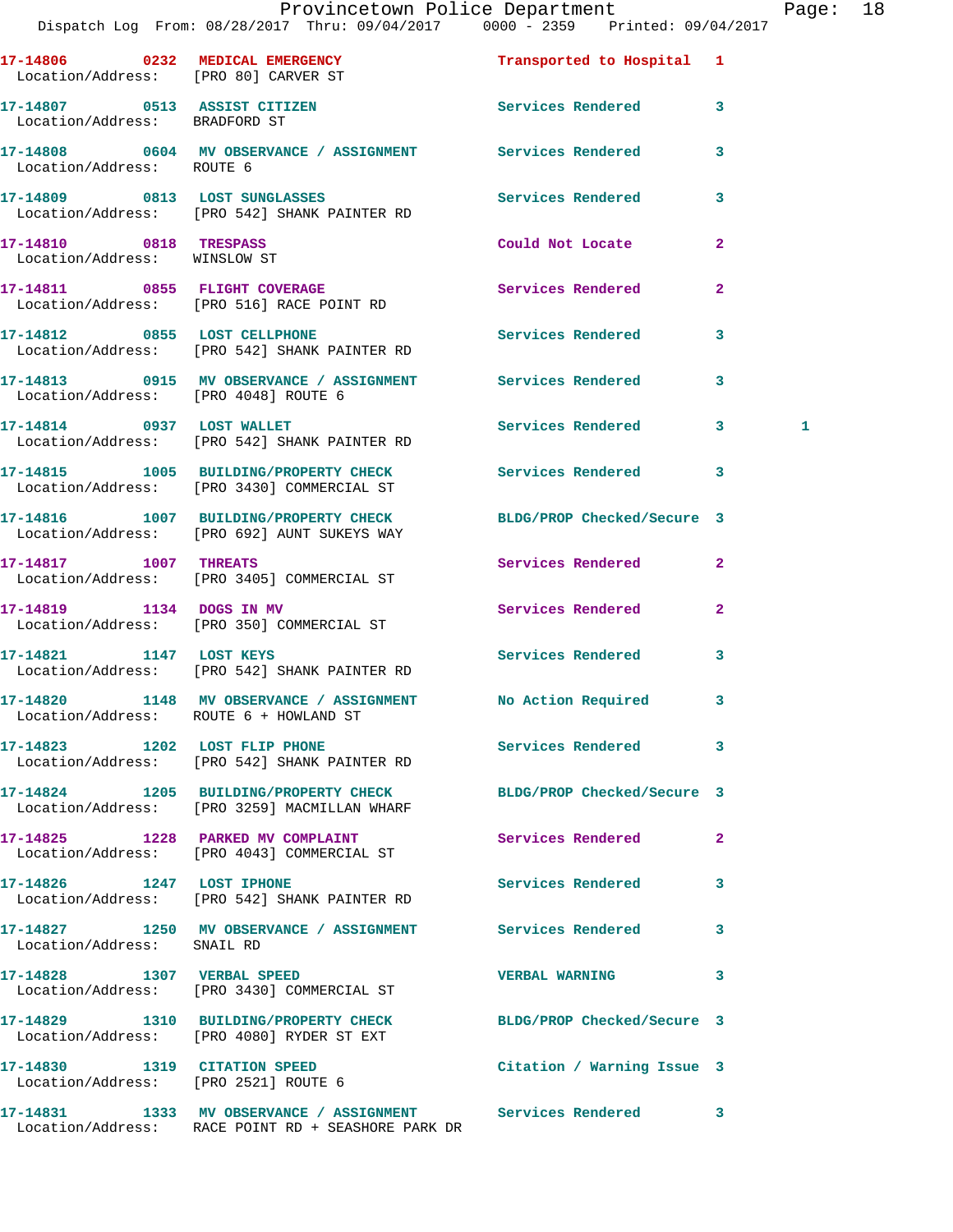|                                                                 | 17-14832 1337 PARKED MVA<br>Location/Address: ALDEN ST + BRADFORD ST                      | Services Rendered          | $\blacksquare$ |
|-----------------------------------------------------------------|-------------------------------------------------------------------------------------------|----------------------------|----------------|
|                                                                 | 17-14833 1346 WRITTEN WARNING SPEED<br>Location/Address: [PRO 2540] RACE POINT RD         | Citation / Warning Issue 3 |                |
|                                                                 | 17-14834 1358 BUILDING/PROPERTY CHECK<br>Location/Address: [PRO 3033] COMMERCIAL ST       | BLDG/PROP Checked/Secure 3 |                |
|                                                                 | 17-14835 1359 BUILDING/PROPERTY CHECK<br>Location/Address: [PRO 175] COMMERCIAL ST        | BLDG/PROP Checked/Secure 3 |                |
|                                                                 | 17-14836 1419 BUILDING/PROPERTY CHECK<br>Location/Address: [PRO 4082] GOSNOLD ST          | BLDG/PROP Checked/Secure 3 |                |
| 17-14837 1516 MV COMPLAINT                                      | Location/Address: [PRO 1459] COMMERCIAL ST                                                | No Action Required         | 2              |
|                                                                 | $17-14838$ 1537 PARK, WALK & TALK<br>Location/Address: [PRO 105] COMMERCIAL ST            | Services Rendered          | $\mathbf{2}$   |
| 17-14839 1601 LOST WALLET                                       | Location/Address: [PRO 542] SHANK PAINTER RD                                              | Services Rendered          | 3              |
|                                                                 | 17-14842 1744 ALARM - GENERAL<br>Location/Address: [PRO 712] BRADFORD ST                  | Services Rendered          | 1              |
| 17-14844 1754 LOST PROPERTY                                     | Location/Address: [PRO 542] SHANK PAINTER RD                                              | Services Rendered          | 3              |
| 17-14846 1902 BAR CHECK                                         | Location/Address: [PRO 2251] COMMERCIAL ST                                                | No Action Required         | $\mathbf{2}$   |
|                                                                 | 17-14849 1939 PARKING COMPLAINT / GENERAL<br>Location/Address: [PRO 2704] COMMERCIAL ST   | <b>GONE ON ARRIVAL</b>     | 3              |
| 17-14851 2016 BAR CHECK                                         | Location/Address: [PRO 357] COMMERCIAL ST                                                 | Services Rendered          | $\mathbf{2}$   |
| 17-14852 2021 MV STOP                                           | Location/Address: WINTHROP ST + BROWNE ST                                                 | <b>VERBAL WARNING</b>      | 3              |
| Location/Address: COMMERCIAL ST                                 | 17-14853 2026 BUILDING/PROPERTY CHECK                                                     | BLDG/PROP Checked/Secure 3 |                |
|                                                                 | 17-14854 2115 MV OBSERVANCE / ASSIGNMENT<br>Location/Address: [PRO 3296] SHANK PAINTER RD | Services Rendered          | 3              |
|                                                                 | 17-14855 2124 BUILDING/PROPERTY CHECK<br>Location/Address: [PRO 175] COMMERCIAL ST        | BLDG/PROP Checked/Secure 3 |                |
| 17-14856 2128 MV STOP                                           | Location/Address: [PRO 3296] SHANK PAINTER RD                                             | <b>VERBAL WARNING</b>      | 3              |
| 17-14857    2136 MV STOP                                        | Location/Address: [PRO 539] SHANK PAINTER RD                                              | <b>VERBAL WARNING</b>      | 3              |
|                                                                 | 17-14859 2201 SUSPICIOUS ACTIVITY<br>Location/Address: [PRO 3923] OLD COLONY WAY          | Services Rendered          | 2              |
| 17-14860 2204 LANDLORD/TENANT                                   | Location/Address: [PRO 2362] BRADFORD ST                                                  | Peace Restored             | $\mathbf{2}$   |
| 17-14861 2219 MV STOP<br>Location/Address: CONWELL ST + ROUTE 6 |                                                                                           | <b>VERBAL WARNING</b>      | 3              |
| 17-14863                                                        | 2246 NOISE COMPLAINT                                                                      | Unfounded                  | 3              |

Location/Address: COMMERCIAL ST